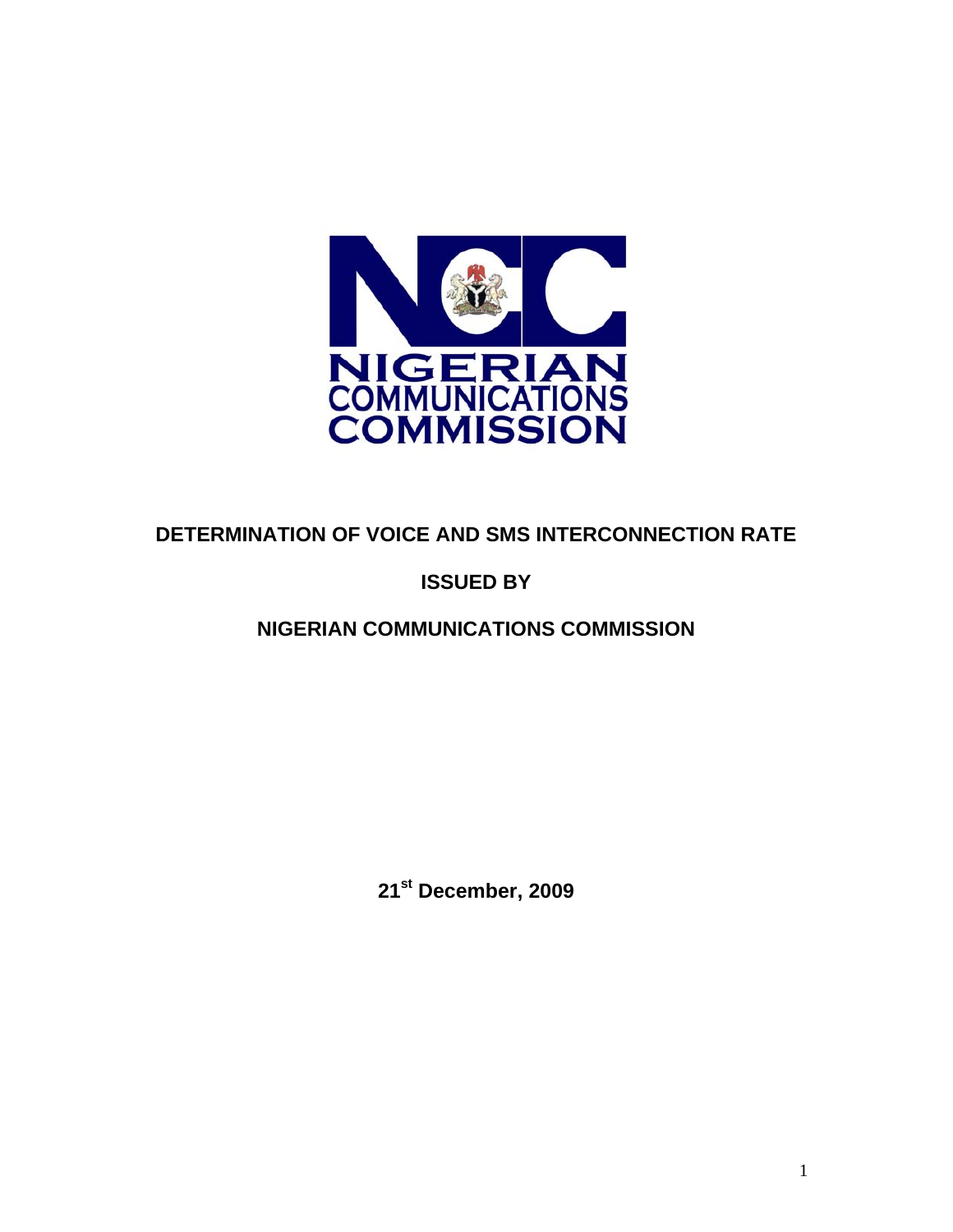## **VOICE AND SMS INTERCONNECTION RATE DETERMINATION BY THE NIGERIAN COMMUNICATIONS COMMISSION**

## **INTRODUCTION**

- 1. Interconnection is critical to the proper functioning of a competitive communications market. This is recognised in the Nigerian Communications Act 2003 (The Act), which requires network facilities providers and network service providers to provide other licensees with interconnection on request at any technically feasible location.
- 2. The current regime of interconnection rate regulation was implemented through the Commission's Interconnection Rate Determination issued on 21 June 2006. Since then, the Nigerian communications market has seen further market entry by new operators, the introduction of a Unified Access Service Licence (UASL) regime, and tremendous growth in both subscriber numbers as well as call (and data) volumes.
- 3. In the light of these developments, the Commission decided to review the rates set in its 2006 Determination in view of current information including technological changes as well as market evolution.
- 4. A benchmark of Nigerian operators' SMS retail tariffs reveals huge differences between On-Net and Off-Net tariffs. The tariff plans of some Nigerian operators give Off-Net tariffs that are three times as high as the On-Net tariffs. Such differences are usually used by operators to promote closed user groups, i.e. to force subscribers to follow friends or family to the network operator they use, since On-Net tariffs are much cheaper. This lock-in effect is intensified in countries with low income levels since the affordability of services is an important issue for the majority of the population.
- 5. International benchmarks show furthermore that the main users of SMS services are young subscribers between ages 12 and 24 years. This user group is characterised by much lower income than the average levels, and therefore more attracted to the benefits related to the lock-in effect.
- 6. The Commission intends to foster accessible and affordable data services across Nigeria and SMS interconnectivity is, therefore, an important factor in this process.
- 7. The Commission engaged PricewaterhouseCoopers (PwC) and Detecon Consulting to undertake in-depth cost studies of the voice and SMS interconnection rates, respectively.

## **LEGAL BASIS FOR THIS DETERMINATION**

## **BACKGROUND**

- 8. The Commission's functions and duties are set out in the Nigerian Communications Act 2003 (the "Act"). Section 4 of the Act lists the Commission's functions, which include the facilitation of investments in and entry into the Nigerian market for the provision and supply of communications services, equipment and facilities (section 4(a)), the protection and promotion of the interests of consumers against unfair practices including but not limited to matters relating to tariffs and charges and the availability and quality of communications services, equipment and facilities (section 4(b)), and the promotion of fair competition in the communications industry and protection of communications services and facilities providers from the misuse of market power or anti-competitive and unfair practices by other service or facilities providers (section 4(d)).
- 9. The Commission also has general responsibility for the economic and technical regulation of the communications industry (section 4(w)).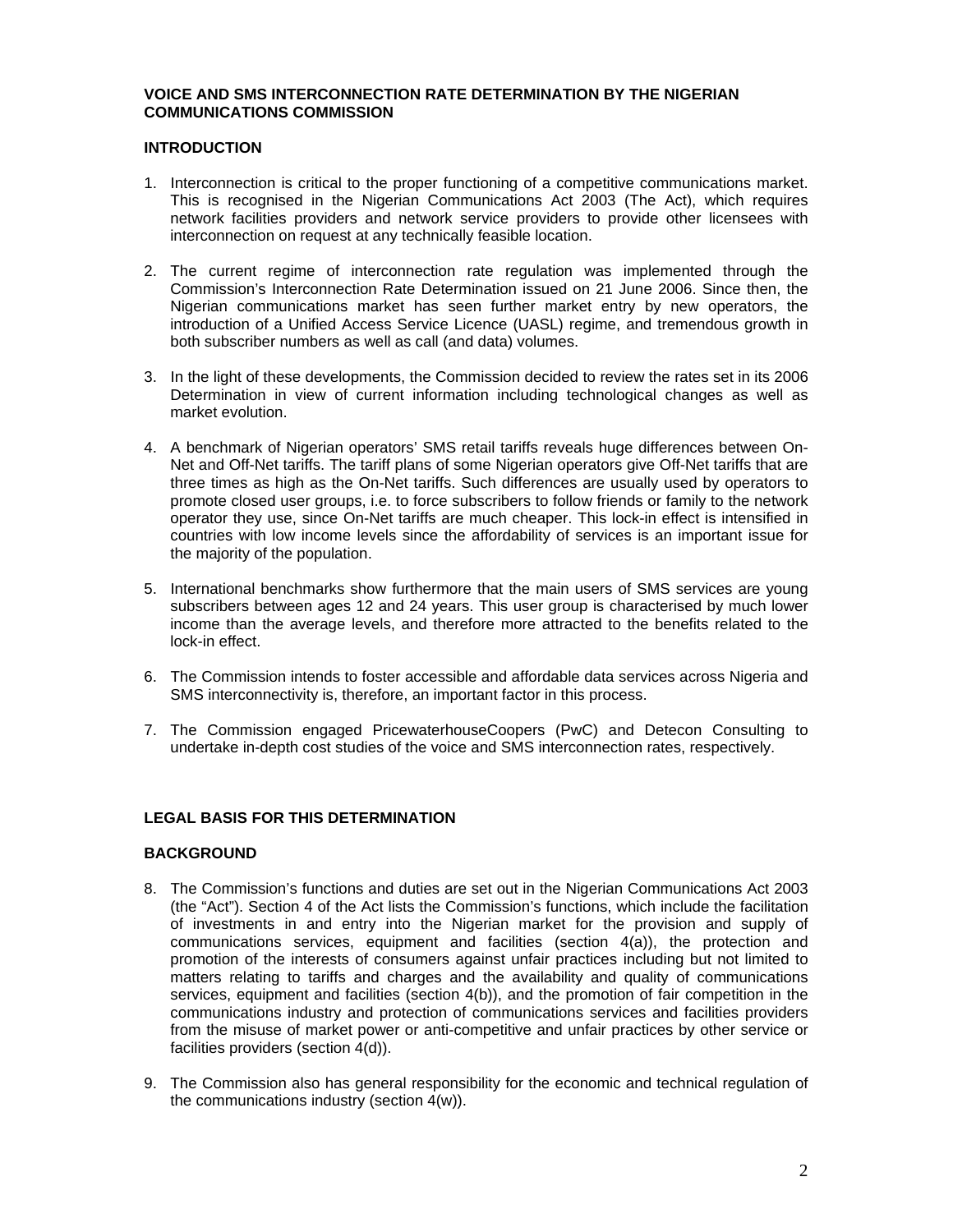- 10. Section 4(2) of the Act requires the Commission to carry out its functions, meet its duties, and exercise its powers efficiently, effectively and in a non-discriminatory and transparent manner and in a way that is best calculated to ensure that throughout Nigeria, subject to the regulatory controls set out in the Act, all forms of communications services, facilities and equipment are provided on such terms and subject to such conditions specified by the Commission from time to time.
- 11. Network services providers and network facilities providers are required by section 96 of the Act to provide other licensed operators with interconnection to their communications systems on request at any technically feasible location. Agreements for interconnection must, according to section  $97(1)(a)$ , comply with the Act, the regulations and any quidelines published intermittently. Although the terms and conditions of interconnection agreements are primarily to be those agreed on by the parties, section 97(2) of the Act empowers the Commission to intervene on its own initiative or at the request of one or both negotiating parties where the Commission considers that an agreement or individual provisions of the agreement are inconsistent with the provisions of the Act or subsidiary legislation, where agreement cannot be reached, where there is a delay in reaching agreement, or if the Commission considers that it is in the public interest to do so.
- 12. Section 97(2) of the Act, therefore, provides significant discretion for the Commission to intervene in interconnection negotiations and in concluded agreements. Further, section 98(3) of the Act provides that the Commission can, following consideration of the terms and conditions and charges set out in an agreement; require that the parties revise the agreement if it is not consistent with the Act, the regulations, or interconnection guidelines.
- 13. The National Telecommunications Policy also empowers the Commission to publish clear and appropriate studies and standards for any cost analysis required to support the development of equitable interconnection charges. Rate methodologies can also be included in any regulations made by the Commission under section 99 of the Act.
- 14. The Interconnection Regulations 2007 oblige the Commission to encourage and secure adequate interconnection and interoperability of services; and to carry out its functions in a way that promotes efficiency, sustainable competition and gives the maximum benefit to users (paragraph 2). The Interconnection Regulations 2007 further envisage interconnection charges determined by the Commission (paragraph 6).

## **BASIS FOR SETTING BINDING RULES**

- 15. Voice and data interconnection underpins the provision of a wide range of services to consumers and is essential in order to ensure the development of "modern, universal, efficient, reliable, affordable and easily accessible communications services" in Nigeria. This is one of the objectives of the Act itself and is reflected in the Commission's functions, which are described in paragraph 8 of this section of the determination.
- 16. In line with economic efficiency principles and international best practice, interconnection rates should be based on the economic costs of providing the services in question. Cost based interconnection rates were determined in Nigeria in 2006 and have now been updated in view of technological and market developments.
- 17. A benchmark of Nigerian operators' SMS retail tariffs discloses huge differences between On-Net and Off-Net tariffs. Some Nigerian operators' tariff plans give Off-Net tariffs which are three times as high as the On-Net tariffs. Such differences are usually used by operators to form closed user groups, i.e. to force subscribers to follow friends or family to the network operator they use, since On-Net tariffs are much cheaper. This effect is usually intensified in countries with low income levels such as Nigeria since the affordability of services is an issue for the majority of the population.
- 18. International benchmarks show furthermore that the main user group of the SMS service is usually young subscribers aged between 12 and 24. This user group is usually characterised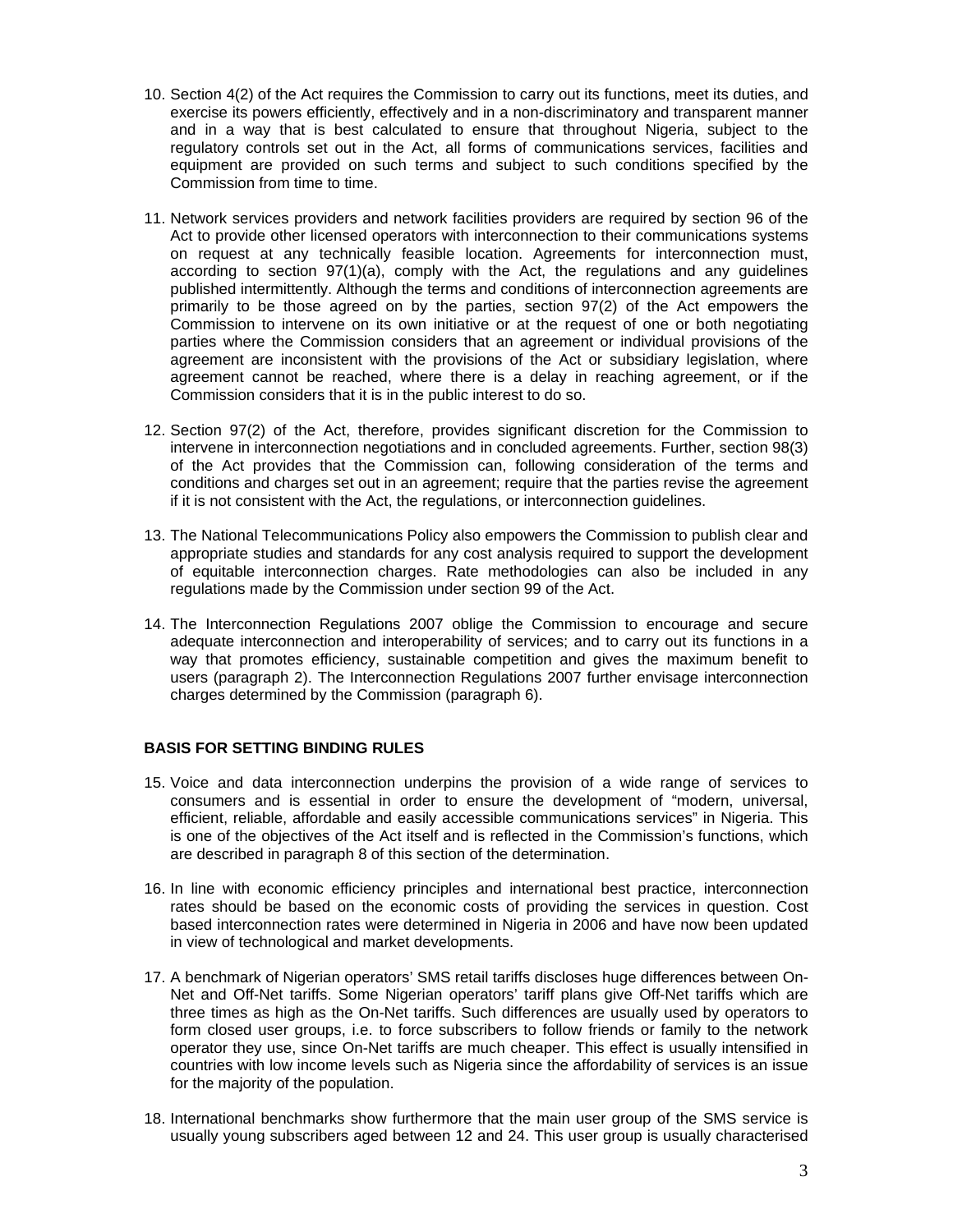by an even lower income than the average. So, this user group is even more affected by the benefits of the lock-in effect described above.

- 19. The Commission intends to foster accessible and affordable data services across Nigeria and SMS interconnectivity is an important factor in this process.
- 20. For the reasons summarised above, the Commission believes that it is in public interest to intervene at its own instance to determine voice and SMS interconnection rates to be applied by all fixed and mobile operators, both in concluded agreements and when negotiating interconnection. In reliance on section  $97(2)(c)$  of the Act, the Commission makes this Determination.

## **PROCESS ADOPTED**

- 21. In January 2009, the Commission appointed PricewaterhouseCoopers to undertake a cost study for voice interconnection and Detecon Consulting to undertake a cost study for data interconnection.
- 22. PricewaterhouseCoopers (www.pwc.com) provides industry-focused assurance, tax and advisory services for public and private clients. More than 140,000 people in 144 countries connect their thinking, experience and solutions to build public trust and enhance value for clients and their stakeholders.
- 23. PricewaterhouseCoopers offers a range of services designed to help governments, regulators and telecoms develop and maintain a comprehensive regulatory strategy, including scenario planning, policy definition, strategic communications, and a well-organised regulatory function with the processes and procedures needed to achieve objectives.
- 24. Formed more than 15 years ago, a core team of over 50 specialist telecoms consultants combine deep telecoms expertise with marketing, organisational, engineering, financial and economic skills.
- 25. Detecon Consulting (www.detecon.com) is one of the World's leading consulting companies for integrated management and technology consulting. Detecon was founded in 1977 with the aim of offering consulting services to the telecommunications industry around the globe.
- 26. In view of the growing importance of ICT in areas far beyond the narrow confines of actual telecommunications, Detecon have taken this expertise as a starting point to offer consulting services to clients from virtually all industries. Detecon's services focus on consulting and implementation solutions which are derived from the use of information and communications technology.
- 27. Detecon's know-how is based on a comprehensive understanding of markets, technologies, and business processes which has been tried and tested and which bundles the knowledge of successfully completed management and ICT projects in over 100 countries.
- 28. In line with its commitment to a policy of openness, transparency, fairness, and participatory regulation, the Commission informed stakeholders in March 2009 of its engagement of PwC and Detecon Consulting to advise on the review of interconnection rates for mobile and fixed telephony services and on the cost analysis of data and multi-media interconnection rates. Representatives of NCC, PwC, and Detecon Consulting subsequently met representatives of several fixed and mobile operators to discuss questionnaires to be adopted for the exercise.
- 29. Furthermore, a general stakeholder meeting took place on 26th March, 2009. At this meeting with the stakeholders the Commission explained the rationale for the appointment of PwC and Detecon Consulting, the work that would be undertaken by PwC and Detecon Consulting, and the level of cooperation required from operators. In the course of these meetings, PwC and Detecon Consulting met with operators representing different license groups to explain the consultancy, discuss issues of voice and data interconnection, and to obtain the required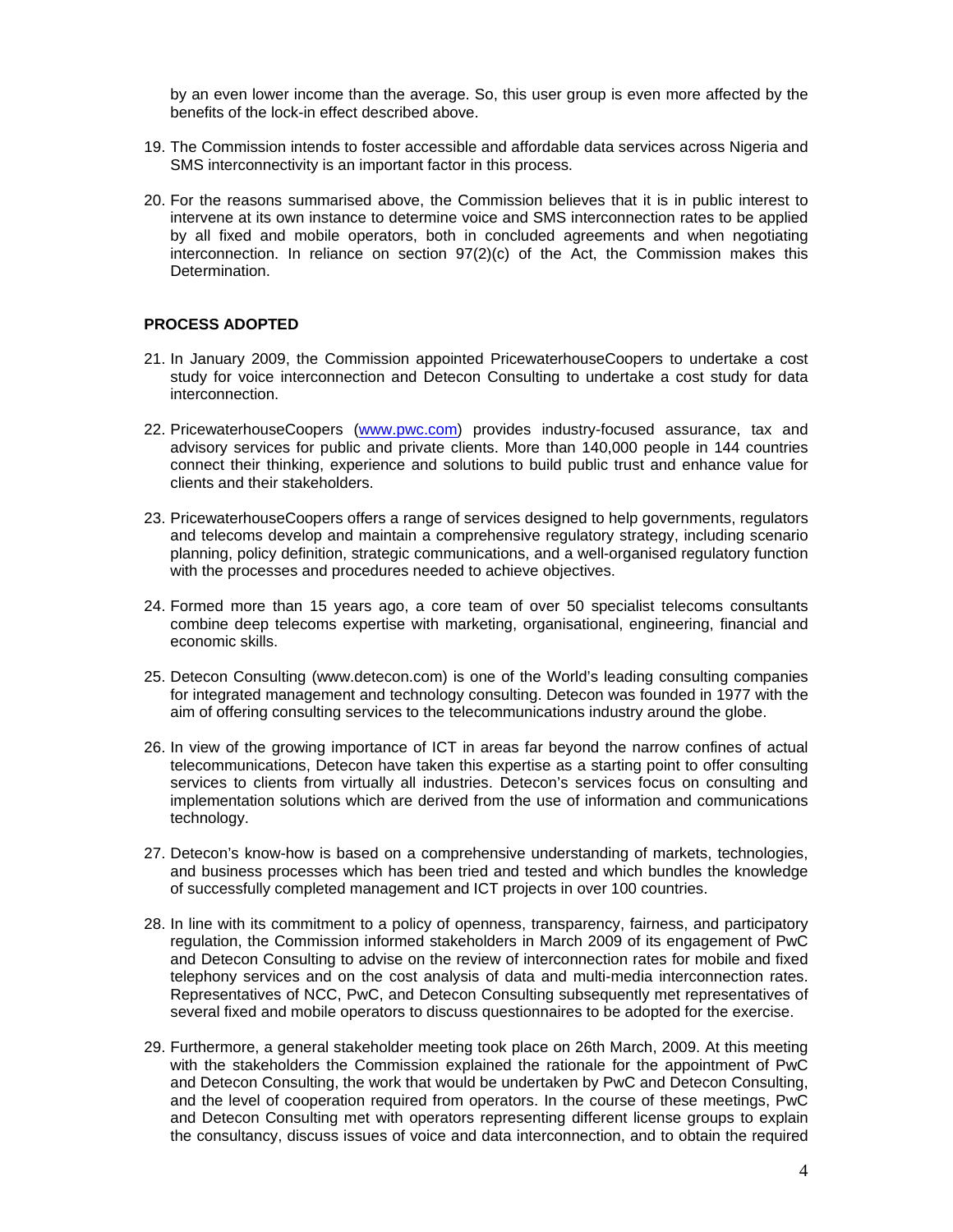information and documentation. Appendix B provides a summary of questions and critical issues addressed during the meetings on data interconnection.

- 30. Following these meetings, PwC provided the Commission with recommendations related to the regulation of voice interconnection and Detecon Consulting provided the Commission with recommendations related to the regulation of data interconnection.
- 31. For the data interconnection cost modelling, the recommendations can be summarised as follows:

| <b>Topic</b>               | <b>Recommendation</b>                                                                                                                                                                                                                                                 |
|----------------------------|-----------------------------------------------------------------------------------------------------------------------------------------------------------------------------------------------------------------------------------------------------------------------|
| Cost modelling<br>approach | Bottom-up element-based costing models; Modelled networks are<br>based on a scorched node approach; Modelled networks take the actual<br>and planned coverage and the specific factors of Nigeria into account;<br>Calculation of cost of efficient service provision |
| Cost modelling<br>concept  | LRIC plus mark-up for joint and common costs; OPEX are calculated<br>bottom-up (direct OPEX) or with mark-ups (indirect OPEX), Allocation of<br>common costs by using an equi-proportionate mark-up; Retail costs are<br>excluded from interconnection rates          |
| Cost basis                 | Forward-looking costs; The model reflects the year 2008 and three<br>future years.                                                                                                                                                                                    |
| Depreciation               | Tilted annuity is used as depreciation methodology                                                                                                                                                                                                                    |
| Cost of capital            | Based on given WACC from the 2009 Cost of Capital Study carried out<br>by NCC.                                                                                                                                                                                        |
| <b>Quality of Service</b>  | Model reflects the targeted quality of service                                                                                                                                                                                                                        |

- 32. Using these recommendations the voice cost model and the data cost model is in line. The harmonised approach prevents unequal treatment of voice and data services.
- 33. Using the table above, Detecon Consulting then built a model for GSM/UMTS networks and a model for CDMA networks. The underlying methodology of both models is based on the dimensioning of the network based on traffic demand and network design parameters. The Nigerian operating environment was also taken into account.
- 34. After the stakeholder meeting, where both consultancies briefed the fixed and mobile operators on the scope of their assignment, a harmonised questionnaire was sent to the following operators:
	- MTN Nigeria Communications Limited (MTN)
	- Glo Mobile Limited (Glo)
	- Celtel Nigeria Limited (Zain)
	- Emerging Market Telecommunication Service Limited (EMTS- Operating as Etisalat)
	- Multilinks Telecommunications Limited (Multilinks)
	- Starcomms Nigeria limited (Starcomms)
	- Intercellular Nigeria Limited (Intercellular)
	- MTS First Wireless Limited (MTS)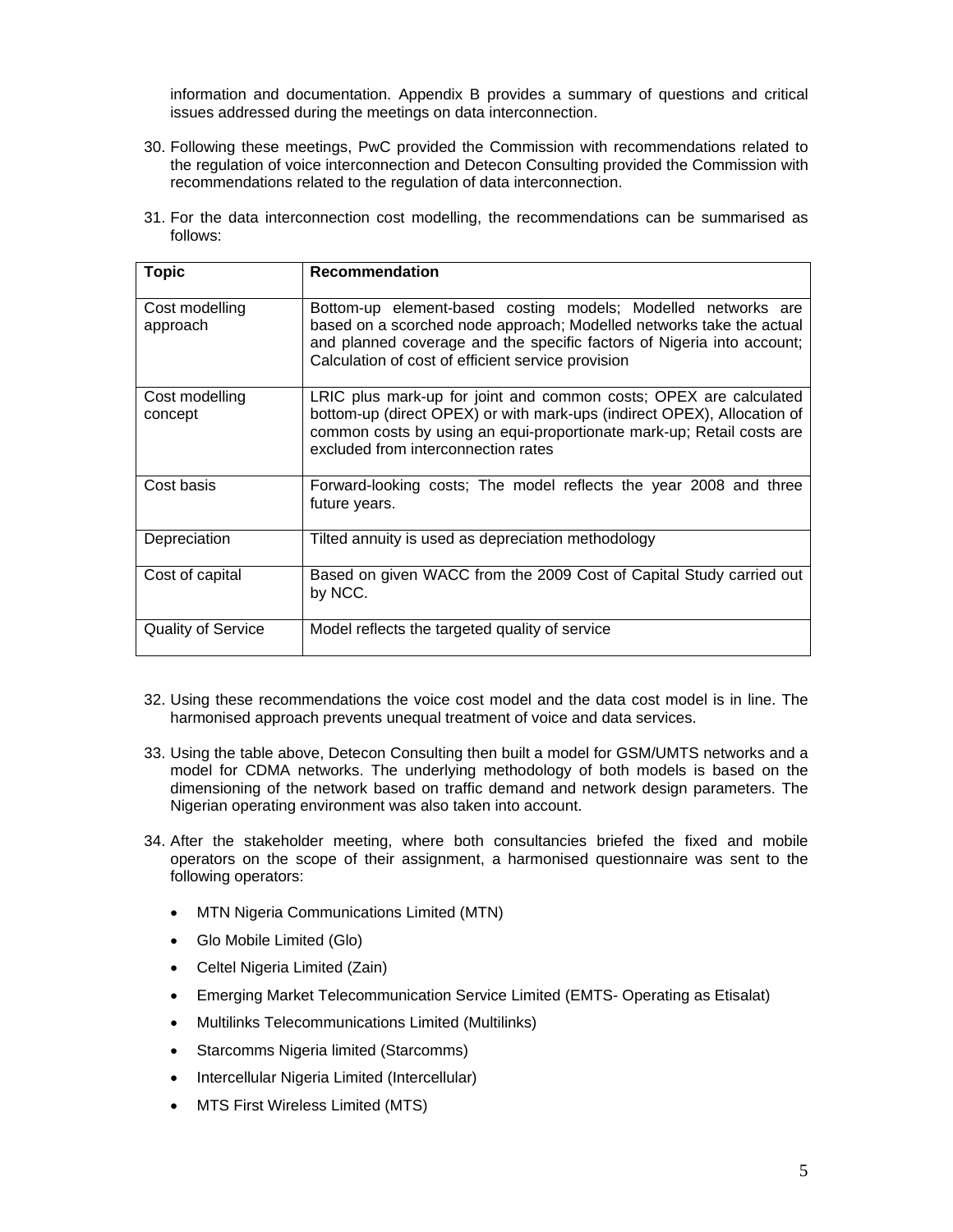- 35. These written requests were followed up with telephone and email discussions to elaborate and explain the nature of the data.
- 36. In response to the Commission's requests, Data was received from the following operators: MTN, Glo, Zain, EMTS, Multilinks, Starcomms, Intercellular and MTS.
- 37. In April and May 2009, the consultants reviewed and analysed the data received from the operators. These reviews revealed certain inconsistencies with international standards and incongruence of data between similar operators.
- 38. Detecon Consulting contacted some operators in May 2009 to reconcile these inconsistencies and obtain additional information. Based on this updated information, additional benchmark values for equipment prices, and external analyst forecasts the set of input variables for both models (GSM/UMTS and CDMA) was defined and both cost models were populated with them.
- 39. On November 30, 2009, the Commission held a consultative meeting with operators and other stakeholders. The consultants' recommendations were discussed and the majority of the operators found these recommendations acceptable. In addition, operators were provided with the electronic version of the voice interconnection model and the data interconnection model and the respective manuals. In this model version commercially sensitive information had been replaced with proxy data.
- 40. Operators were expected to study the model and provide comments to the Commission by 14 December, 2009.

## **CONSIDERATION OF SUBMISSIONS MADE BY OPERATORS**

- 41. The purpose of this section is to provide an overview of the comments received as well as the responses of the Commission to these comments. Comments not directly relevant to voice or data interconnection, such as comments relating to retail tariff, price cap etc have not been included in this determination.
- 42. The comments received have been summarised and grouped by subject area. The names of the operators making the individual comments have not been included.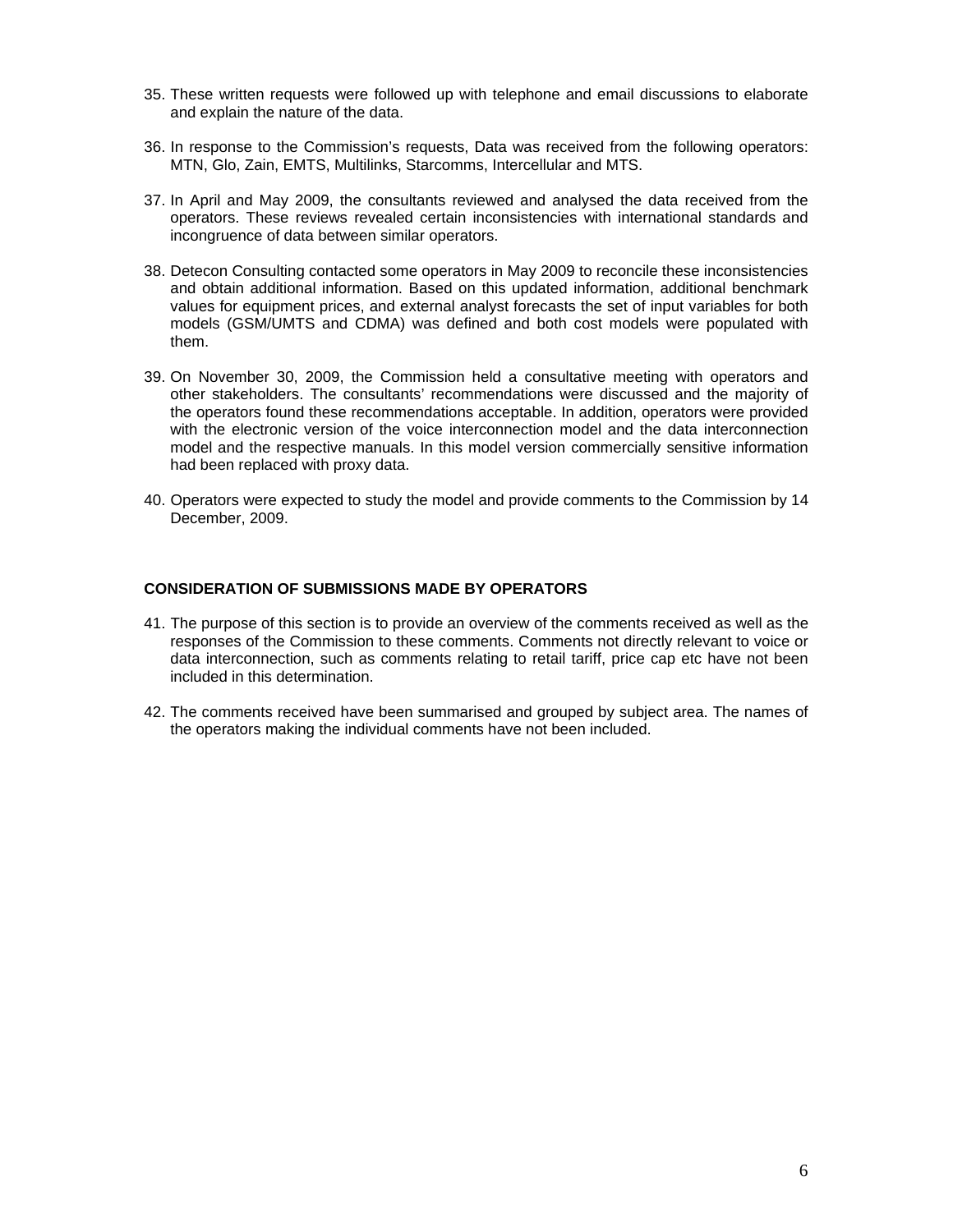## *I. Comments on the Regulation of Voice Termination*

## **Comments on Asymmetry / Glide path for mobile termination**

- 43. Most operators expressed support for the arrangements proposed by the Commission and their underlying rationale. However, some operators expressed concerns which are summarised below.
- 44. The extent to which the Commission's proposed application of asymmetrical rates and glidepaths tends to disproportionately benefit certain segments of the industry over others.
- 45. Questions over the empirical case for the existence of material scale economies in the provision of interconnection services.
- 46. The appropriate duration of the glide-path: different operators argued for a shorter and longer duration.
- 47. Others argued that no glide path was necessary as all operators were aware of market conditions in Nigeria when they entered the market and that no differential mobile termination rates were available to previous entrants.
- 48. Most operators being protected would be CDMA operators who were already active in the market before they received UASL licences. Hence no protection required.
- 49. A concern that the glide-path and asymmetry could become an embedded feature and that the Commission may continue to offer glide paths to future new entrants.

#### **Response:**

- 50. The Commission wishes to underline that the asymmetry proposal is not driven by differences in efficiency between operators. Unit costs in telecommunications tend to be larger for new entrants due to lower volumes (scale effects). The existence of high fixed costs in itself is sufficient evidence.
- 51. The Commission would emphasise that it does not propose to base termination rates on individual operators' actual costs (in this case there would indeed be a danger to reward inefficiency). The glide path for new entrants, however, does not penalise efficient networks. Each operator can benefit from efficiency improvements as any cost reductions below the level of interconnection rates are retained by the operator.
- 52. The Commission would also reiterate that the asymmetry is a temporary measure based on transparent criteria designed to take account of the introduction of unified licensing and the relative scales of fixed and mobile segments.
- 53. New entrants will require time to build up a subscriber base and gain scale. Given the limited duration of the glide path defined by the Commission new entrants will still need to operate efficiently in order to create a sustainable business.
- 54. The introduction of a glide path in 2009 is not indication that asymmetry will be implemented after rates have converged in 2012 when the market will be more mature. The Commission intends that from 2013 onwards there will be symmetrical rates but it will continue to monitor the market in order to determine the most appropriate approach for the Nigerian sector.
- 55. In relation to other mechanisms available to operators such as collocation, infrastructure sharing, etc. are designed to encourage efficient use of infrastructure and non-discriminatory provision of access to infrastructure. These measures do not address the issues that form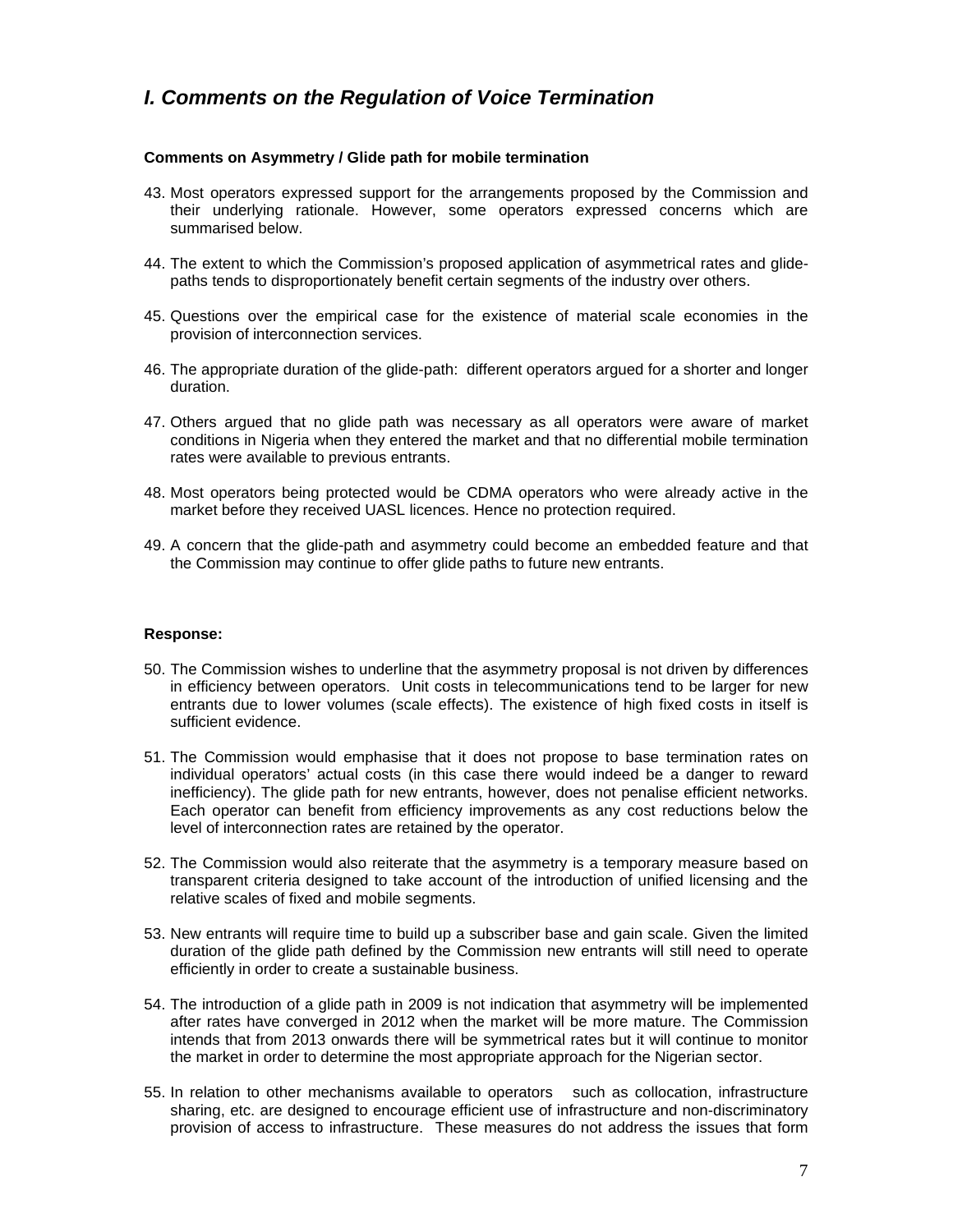the rationale for the introduction of a glide path (differences in scale and hence unit cost between new entrants and established players).

56. With regard to the case of previous entrants the Commission would note that the number of operators in the mobile market in Nigeria, and hence the intensity of competition, has changed significantly since the last determination and the new measures are designed to better reflect the current circumstances in Nigeria. All the operators whether CDMA or GSM being offered the glide path are all new mobile licensees irrespective of whether they were offering fixed services earlier than 01/01/06.

#### **Comments in favour of a more extended or more pronounced glide path**

57. Some operators expressed the need for a higher termination charges for new entrants:

- The proposed asymmetric rates... will not provide the sort of incentive required to be given to the "new entrants" to continue to invest in extensive network expansion required…
- The Commission should give serious consideration to increasing the initial variance between the asymmetric rate for voice by at least N4.00 with commensurate increment to the variance along the glide path to enable new entrants in the mobile market […to] further expand and compete effectively with the incumbent mobile operators.
- We would therefore […] urge a slower step to convergence of termination rates under the proposed Asymmetric charging regime
- The Glide Path should be descended in five equal steps and not taken two at a time in the first year as this shortens the Glide Path. The glide path should start a year later than proposed, otherwise cost reductions will be, in effect, assumed to have occurred before the services was even launched.
- Mobile termination rates for established operators should be much lower (we believe their unit costs are in the region of around N 3.3. Our own costs, however, still remain above the current N11.40, thus we have recommended a modified glide path that takes us to symmetry in the beginning of 2013.

#### **Response**

58. The Commission has specified a glide path leading to symmetric mobile termination rates by 2013. The Commission believes that this time, and the rate differential implied by the glide path specified, should give new entrants sufficient opportunity to establish themselves and to compete with other operators based on symmetric termination rates as of 2013. The Commission recognises that some operators may have lower costs (although N 3.3 appears far too low in the light of the detailed cost modelling exercise conducted by the Commission). The Commission also recognises that new entrants initially have very high unit costs (while volumes are very low). However, this is the nature of almost every business plan: companies invest in earlier years with a view to reaping benefits later. The Commission believes that no full compensation on the basis of low volume based (high) unit costs should be expected by new entrants.

#### **Comments on which operators qualify as a 'new entrant'**

59. The Commission's consultants, Messrs PWC and Detecon have recommended asymmetric interconnect determination rates for voice and data that enables "new entrants" pay lower interconnect rates to the other players. "New entrants" has been described by PWC in its presentation made to industry stakeholders on 30th November 2009 as "operators providing a termination service provided under a licence allocated after 1st January 2006 AND less than 4 years old". Our understanding of those who qualify as new entrants" i.e. those who fully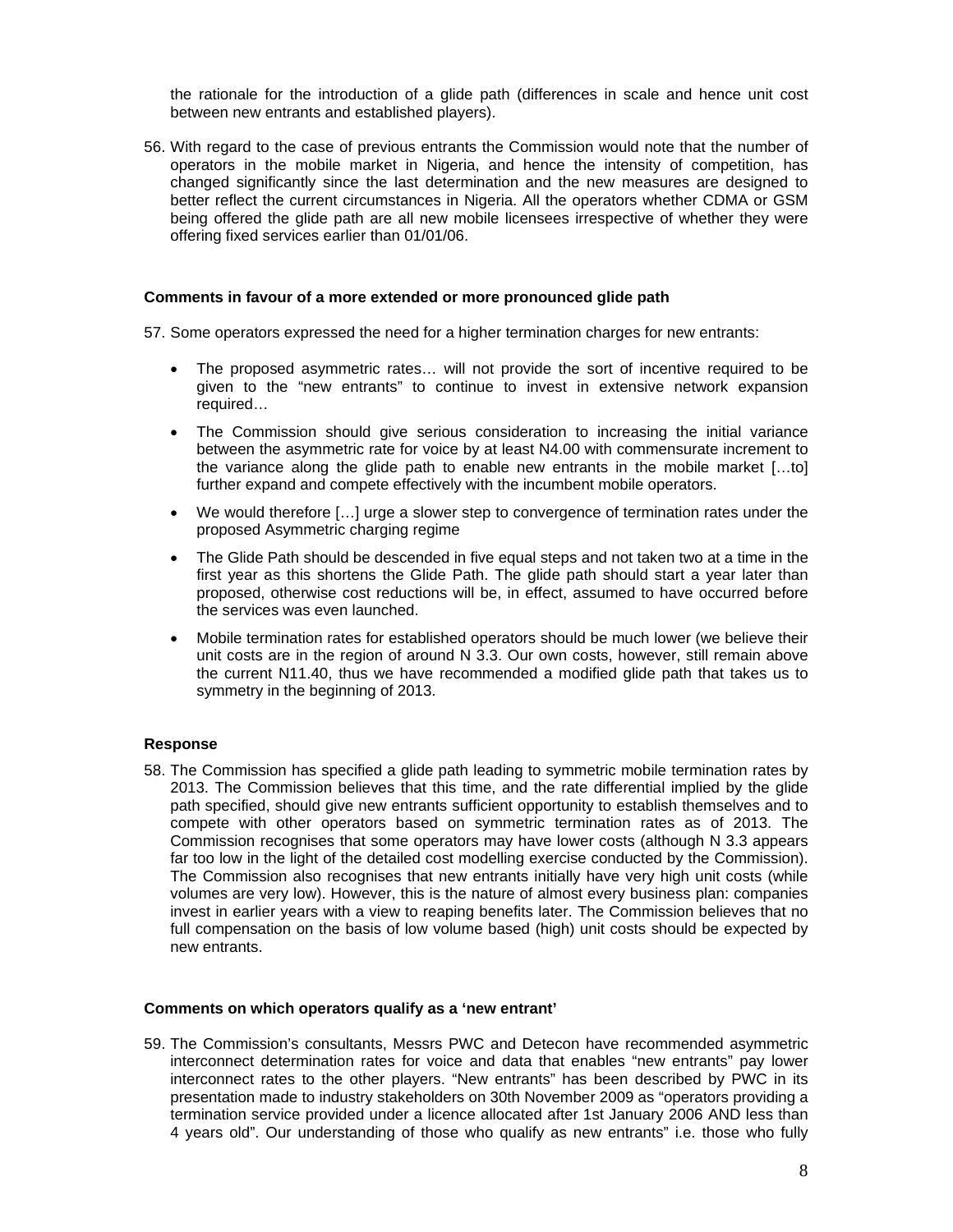commenced mobile service from 2006 upon being issued a licence that is less than 4 years old including a UASL is that all CDMA players including Multi-Links Telkom and Etisalat are for this purpose "new entrants". We would greatly appreciate the Commission's express confirmation that the above understanding is indeed reflective of its position on same.

## **Response**

- 60. Termination rates are defined with respect to two characteristics: (i) the services provided and (ii) the licensee providing the service. As set out in the presentation to stakeholders and also in this Determination, the glide path termination rates for mobile termination services apply where the following two conditions are met:
	- The termination service is provided under a licence that was allocated after 01/01/06 AND is less than 4 years old

AND

- The provider (nor a company bought by the provider) of this termination service did not provide this service in Nigeria before 01/01/06 (under a different licence).
- 61. A mobile termination service can be provided under a mobile licence or under a UASL. Some operators now have a UASL but provided mobile termination services under a mobile licence before 01/01/06 (under a mobile licence). Such operators would not qualify as 'new entrants'. For the avoidance of doubt, under the preceding criteria, the under-listed operators would receive higher termination rates (as specified under the glide path) for mobile termination services:
	- i) Prest Cable & Satellite TV Systems Limited
	- ii) Starcomms Limited
	- iii) Danjay Telecomms Ltd
	- iv) Multi–Links Telecommunications Limited
	- v) Gicell Wireless Limited
	- vi) Intercellular Nigeria Plc
	- vii) Siotel Nigeria Limited
	- viii) Gamjitel Limited
	- ix) Emerging Markets Telecommunication Services Ltd (Operating as Etisalat)
	- x) Alheri Engineering Company Limited
	- xi) Visafone Communications Limited
	- xii) Reliance Telecommunications Limited (Operating as Zoom Mobile)
	- xiii) Smile Communications Nigeria Limited
	- xiv) Any other company that may be licensed between now and  $31<sup>st</sup>$  December 2012.

#### **Comments on the glide path for fixed termination**

- 62. Some operators agree with the introduction of an asymmetric regime particularly for the new entrants. However, one operator does not consider that this should be applicable to the CDMA operators because they rolled out their networks prior to the GSM operators (2 years prior to some of the operators in Group 1). This operator considers that Group 1 operators would be punished for the inability of the CDMA operators to roll-out networks beyond the main cities (partly enabled by the lack of roll-out obligations). The same operator proposes that CDMA operators should be included in Group 1 rather than Group 2 operators.
- 63. One operator disagrees with the proposal that the glide path for fixed termination rate should apply to all operators. It believes that a glide path for fixed termination rates should only apply to new entrants based on the same reasons provided for the imposition of a glide path for mobile termination to new operators.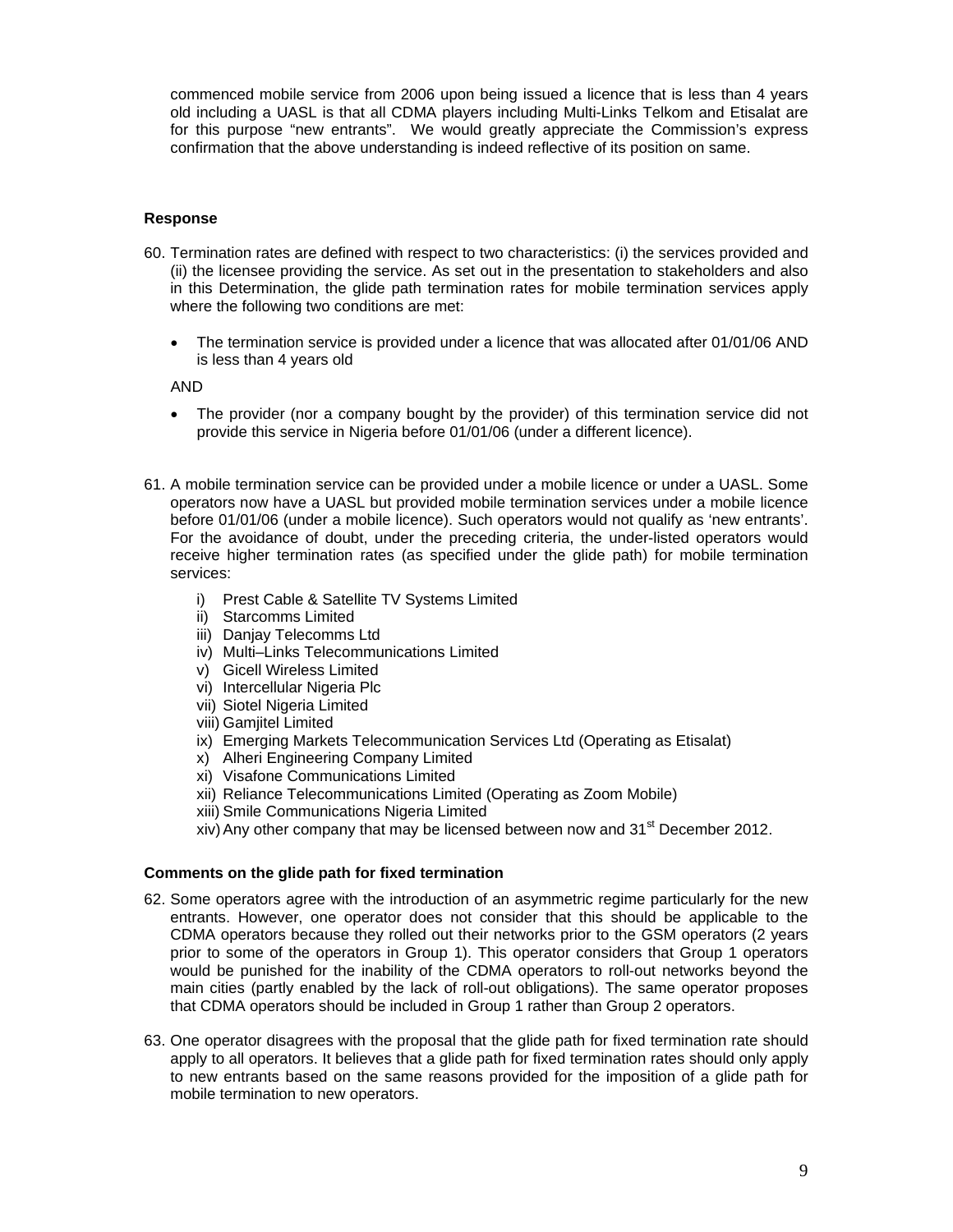## **Response**

64. The Commission would emphasise that no glide path or asymmetry has been implemented based on technologies used. Interconnection rates are defined in relation to the service provided, not in relation to the technology used. The rationale for a glide path for fixed termination for all operators is to encourage the development of fixed services in Nigeria regardless of the providers and/or the technology used.

#### **Comments on Clearing Houses**

- 65. No separate rate was set aside for the Clearinghouses. The multiple rates that have been propositioned will cause anticompetitive practices in the market without the involvement of a neutral third party to confirm connectivity availability and network performance plus billing and settlement of the varied rates.
- 66. There is still no clear differentiation between Clearinghouses and regular operators despite our clearly different roles in the market and business mandates. We suggest that it should be changed when implementing policies. We also request that NCC ensure that the policies they implement take into consideration our unique position as aggregators and industry enablers. The current regime is the same as the one implemented 4 years ago except that the rate is lower. This has caused the problems in the industry that we are currently experiencing.
- 67. Even though the Clearinghouses do not feel that we were properly represented in this presentation, the reduction in price we feel is one that will have a limited positive impact on the industry. We feel that a clearer delineation of rates through clearinghouses would have had a much more positive impact throughout the industry.

#### **Response**

68. The Commission recognises the role clearing houses play in the communications sector including the acceleration of interconnection negotiations for new entrants, and the role of providing additional (third party) billing records with a view to avoiding billing disputes. The Commission's earlier direction on this issue stands.

#### **Comment on near end vs. far end termination (fixed)**

69. PwC has proposed to remove the differentiation between the near end and far end pricing which we feel will cause a problem in the market as there is now no opportunity to recover transmission costs and less of an incentive for larger operators with the network to carry that traffic for others.

## **Response**

70. The Commission recognises the argument in principle. This was the reason for the introduction of the near end / far end rate differential in 2006. However, meanwhile, additional backbone infrastructure has been built out and the costs of transmission have decreased. As a result the new cost based differential would be small. The Commission therefore believes that it would be advantageous to simplify the regime and use a single termination rate for fixed termination.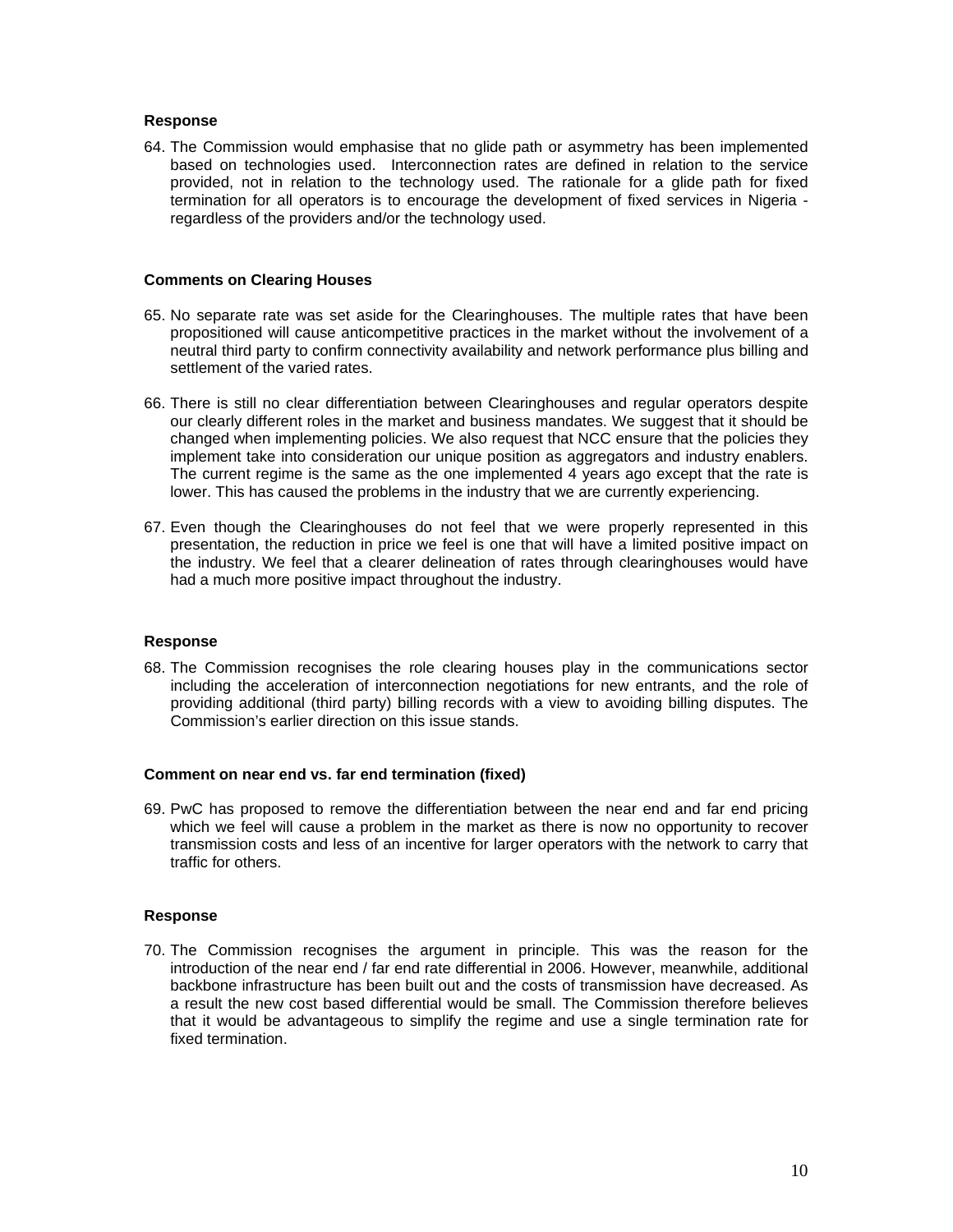## **Comments regarding a Bill & Keep/Sender keeps all arrangement**

71. One operator suggested that an alternative to the asymmetric rate regime would be the implementation of the "Bill & Keep" (BAK) regime. A move away from cost based MTR to BAK will help to eliminate these tariff induced barriers to entry. It also suggested that in terms of complexity, BAK is easier for any regulator to implement and enforce. BAK will also encourage the reduction and eventual disappearance of the "on-net", "off net" dichotomy.

## **Response**

72. Despite its obvious simplicity, the BAK regime does not satisfy the rationale (and economic efficiency requirement) of cost based service provision. If operators are not compensated for terminating calls this may result in degrading service quality.

#### **Comments relating to international incoming calls rates**

73. One operator expressed concern that the continued application of domestic termination rates to international incoming calls creates room for arbitrage, encourages the practice of dumping of cheap international traffic on Nigerian networks depriving such networks of substantial interconnect revenue, and degrades the quality of service on these networks.

## **Response**

74. The Commission would clarify as follows: if termination rates for international incoming calls differed from domestic call termination charges, then this difference would give rise to re-filing incentives and arbitrage opportunities. The Commission recognises that problems arise in situations where accounting rates agreed by Nigerian operators with their counterparts abroad do not cover the Nigerian termination rate. In this case, incentives to drop calls arise and the Commission agrees that this could lead to degraded QoS. However, the correct means to address this is QoS regulation which, in turn, will give operators incentives not to agree accounting rates that do not cover domestic termination charges. The Commission would also point out that the proposed reductions in termination rates will alleviate this problem.

#### **Comments on the impact assessment conducted by the Commission**

75. One operator contended that the intervention in the interconnect regime in 2006 was not responsible for the growth in the subscriber numbers, the real reduction in the value of retail tariffs and the exponential market development.

#### **Response**

76. The Commission explained that a number of different factors contributed to the favourable evolution of the Nigerian market, such as UASL, new entrants, price reductions due to other factors. It is evident that the interconnection regime cannot be the sole direct driver of a competitive telecoms sector. However, a fair and functioning interconnection framework is required to allow competition to thrive. Therefore, although the different effects cannot be isolated with any degree of certainty the Commission maintains that the evolution of the Nigerian market reflects positively on the interconnection regime 2006.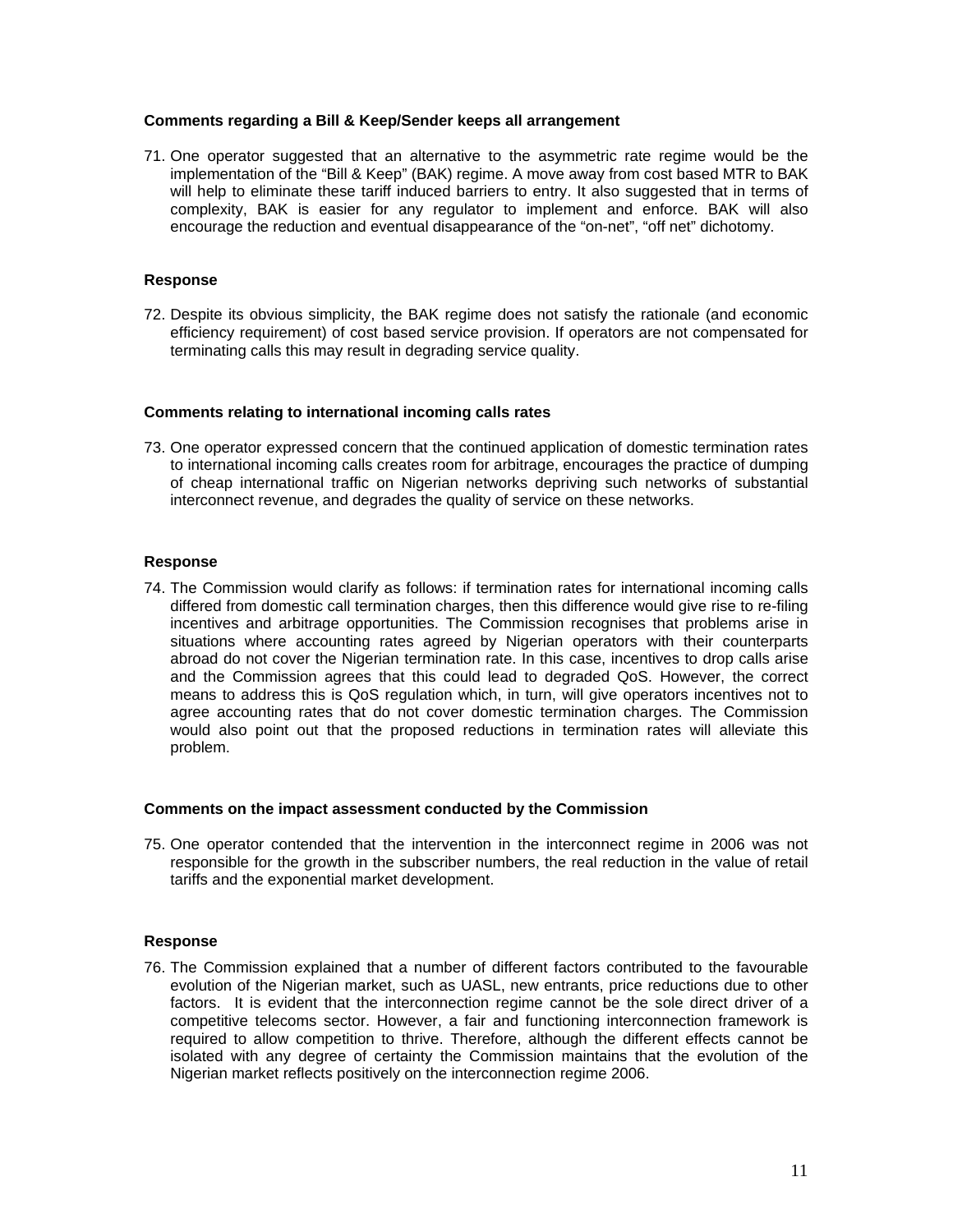## **Comments on the cost standard to be used**

- 77. Whilst these [model] features conform to common practice, we would point out that the most recent Recommendation1 issued by the European Commission following an extensive review of cost modelling practice requires that a modified approach they term "pure incremental" costs be adopted. In addition to seeking to ensure a consistent approach across the EU, the Commission's view was that the current practice, as outlined above, would significantly overestimate the applicable costs for the purpose of setting termination rates, particularly in mobile networks.The Commission's Recommendation differs in three […] characteristics listed […] below:
	- Bottom-up LRAIC with a narrow increment (termination only)
	- No mark-ups for fixed and common costs
	- Economic Depreciation.

## **Response**

78. The Commission is aware of the Pure Incremental Cost Determination by the European Commission. However, this is an entirely new approach that, to our knowledge, has not been implemented anywhere, not even in Europe. The Commission believes that it would be premature to implement this approach in Nigeria at this stage.

## **Comments regarding the technologies to be used in the cost model**

- 79. One operator argues that there is a pressing need to provide unambiguous clarification on the distinction drawn between technologies i.e. GSM/CDMA (e.g. for the purposes of this intervention, is CDMA to be considered a fixed technology or not?).
- 80. One operator notes that the recommendations exhibit strong technology partiality, pointing out that where there is a determination that both GSM and CDMA operators provide similar mobile services which are strong substitutes, the contention for different termination rates for each type of network is rather tenuous (there cannot be different efficient rates depending on technology choices for the same service market)
- 81. We would expect the NCC model to incorporate a mix of the two technologies [2G/3G] that is in line with a reasonable roll-out timetable given the timing of licence awards to the relevant operators. Allowance should, of course, be made for the position of operators who do not have 3G licences in setting appropriate rates for such operators.

## **Response**

 $\overline{a}$ 

82. The Commission draws attention to the definition of fixed and mobile termination services, respectively, as published in its Interconnection Rate Determination 2006. Both definitions are technology neutral and define fixed and mobile services in relation to the number block used:

*"Termination by the receiving operator of a call intended for a number within a range*  ascribed to fixed services in the national numbering plan and allocated to the receiving *operator which call has been delivered to that operator by an interconnected operator (which operator may be the originating operator or another operator, including an operator*  providing transit of the call through its telecommunications network) at a point of

<sup>&</sup>lt;sup>1</sup> "Commission Recommendation of 7 May 2009 on the Regulatory Treatment of Fixed and Mobile Termination Rates in the EU", (2009/396/EC). National regulatory Authorities in the EU are required to "take the utmost note" of such Recommendations.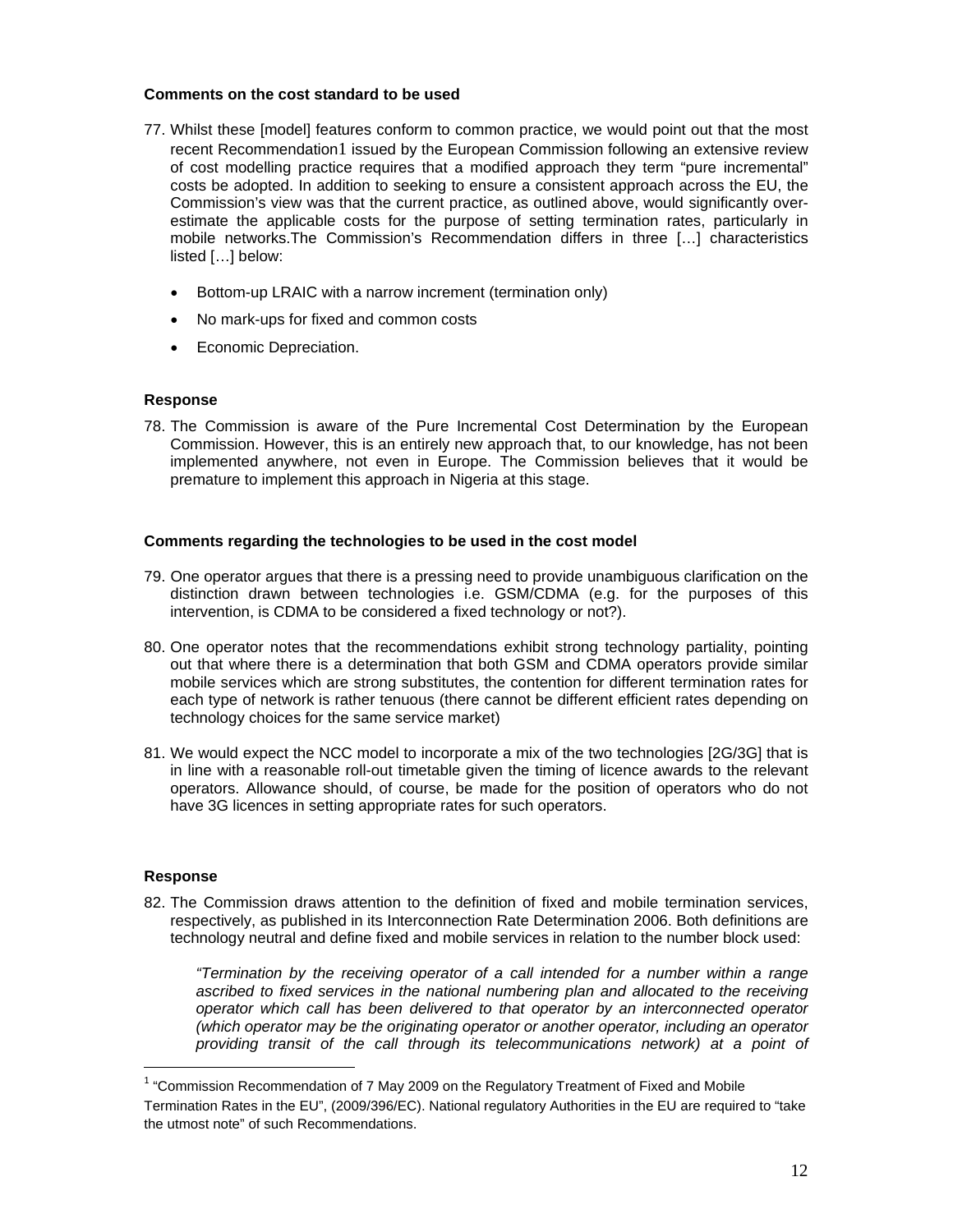*interconnection and routed by the terminating operator through its telecommunications network."* 

*"Termination by the receiving operator of a call intended for a number within a range ascribed to mobile services in the national numbering plan and allocated to the receiving operator which call has been delivered to that operator by an interconnected operator (which may be the originating operator or another operator, including an operator providing transit of the call through its telecommunications network) at a point of interconnection and routed by the terminating operator through its telecommunications network."* 

83. We have consulted with operators extensively on the matter of 3G technology and currently the percentage of traffic carried over 3G networks is less than 3%-5%. Moreover, 3G networks are in the early stage of development in Nigeria with most operators starting to commercially explore new services and products. On this basis we have taken the approach of not including any 3G parameters in the model. However we have considered total traffic as a basis for network dimensioning which includes a very small percentage of 3G traffic.

#### **Comments relating to the core network configuration**

84. There is explicitly no packet-based MPLS core transmission and so we do not see why the MGW would be needed, particularly not for voice calls, as there is no need to translate the time division multiplexed data into packets.

#### **Response**

85. Although the model is able to dimension MPLS over SDH / fibre for the generic GSM operator the model deploys core transmission based on SDH rings. The media gateway was included as parts of MSCs in order to account for the MSC in pool architectures as some operators have a MGW that performs the integrated functions of service distribution and circuit management.

#### **Comments relating to the dimensioning of the network for SMS, MMS, GPRS and other data Services**

86. One operator commented that both SMS and Data traffic were taken into account in the dimensioning of the network but that MMS was ignored as volumes are immaterial for most operators.

#### **Response**

87. Both SMS and Data traffic were taken into account in the dimensioning of the network; however MMS was not as it was insignificant for most operators.

#### **Comments on Routing Factors**

88. One operator commented that the routing factors for MSCs appear to be rather high, with figures of over two for several services, including on-net and calls to and from fixed/CDMA operators. A figure of two indicates that a call would, on average, transit two MSCs. In cases where the called party (for on-net calls), or the point of interconnection (for off-net calls) is connected to a different MSC than the calling party, one would expect an efficiently constructed core network based on interconnected SDH rings to deliver the call from the originating MSC to the terminating (or PoI-connected) one without needing an intervening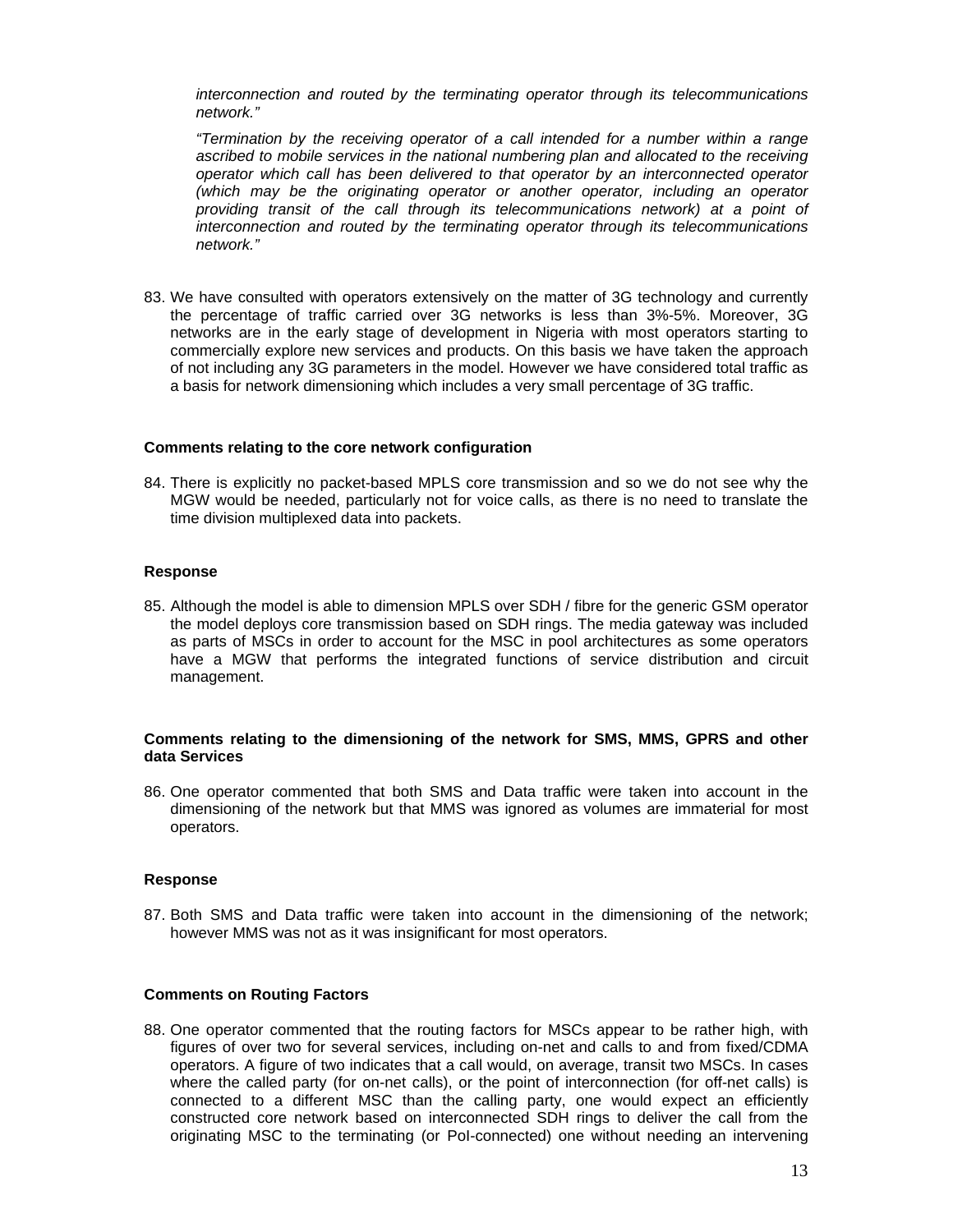transit stage. In a proportion of cases – perhaps quite a significant proportion, given that many calls are made to people in the same geographical vicinity – only one MSC would be required, thus bringing down the average routing factor.

## **Response:**

89. The routing factors for MSCs are based on data provided by operators describing the actual achieved routing of calls in their networks.

#### **Comments on network design parameters**

90. One operator questioned the use of percentage spare capacity margins for certain equipment types such as MSCs and HLRs, suggesting instead that an integer quantity of spare equipment should be used.

#### **Response**

91. The use of spare capacity margins denominated in percentage terms rather than actual quantities of equipment was used for modelling flexibility and to reflect the sub-modularity of spare provisioning decisions. For example, spare capacity is generally planned according to the lead time and cost associated with augmenting capacity so that different sub-components of an MSC, for example, may have different spare capacity requirements and this is better dealt with using percentage margins.

#### **Comments on unit investment and opex**

92. Various operators have noted that certain equipment costs used for the generic operator are different (higher and lower) than incurred by the operator in question.

#### **Response**

93. Equipment prices used in the model have been based on data provided by operators as well as international benchmark information. Prices included in the generic operator should not be expected to reflect any particular operator's price information but should be seen as reflective of the costs faced by a reasonably efficient generic operator reflecting its scale and reach.

#### **Comments relating to an obligation for roll out in rural areas**

94. One operator noted that the Digital Mobile License, unlike a UASL or CDMA license, carries with it roll-out obligations in rural areas. The operator urged for these costs to be taken into account in setting the mobile termination rate.

## **Response**

95. The evolution of coverage reflecting current and future deployment is reflected in the generic operator model.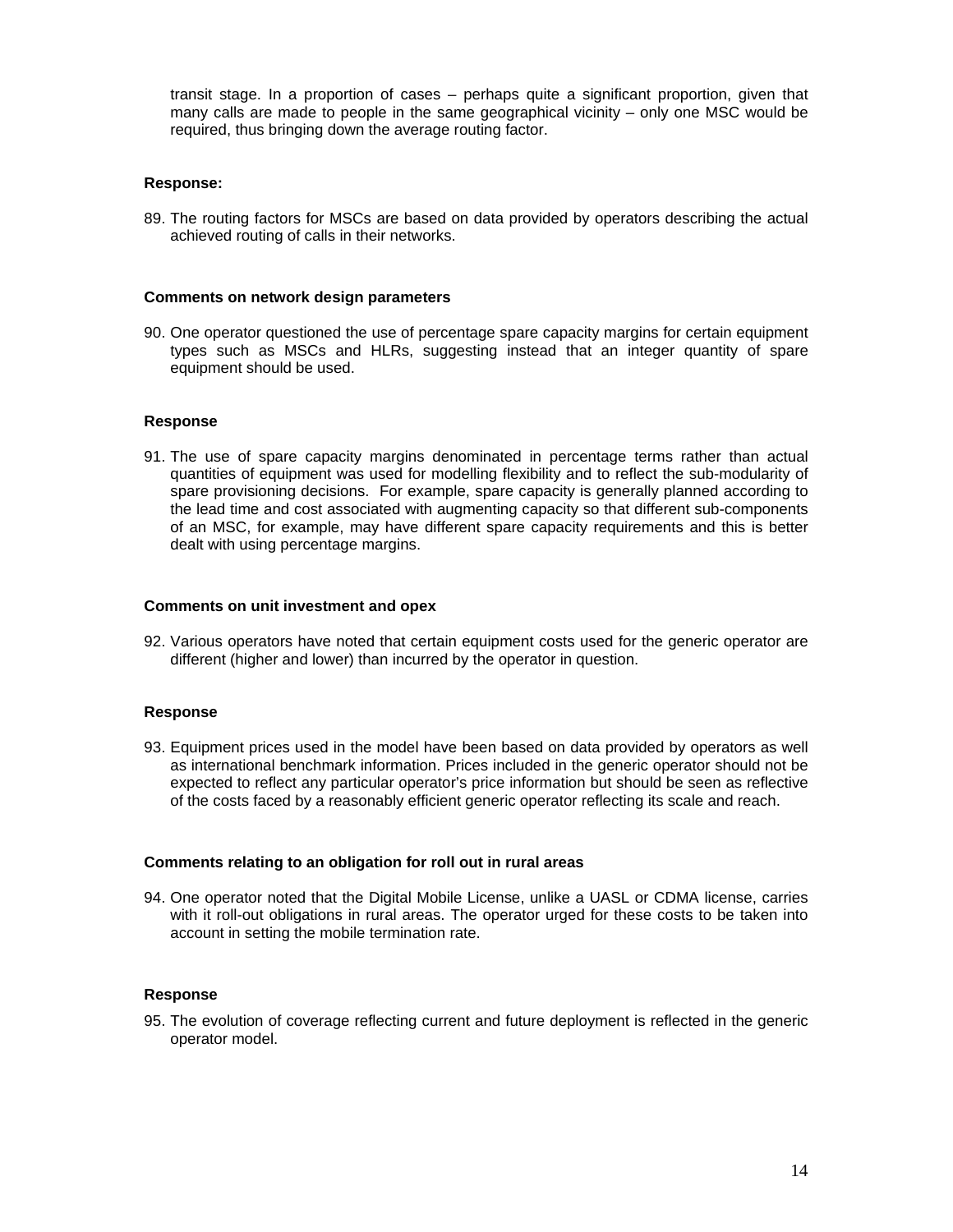## **Comments on Interconnect indebtedness**

96. One operator suggests that the high level of defaults on settlement of interconnection obligations makes it difficult, if not impossible, for an operator to conform to the "generic efficient operator" model contemplated in the cost study. Another operator suggests that the figure for bad debt appears to be rather high.

## **Response**:

97 The cost model takes into account levels of bad debt prevalent in Nigeria.

## **Comments on radio network dimensioning 2G**

98. One operator queried the prevalence of 3 sectored BTSs for fulfilling both coverage and capacity demands. The operator was concerned that coverage costs may be overstated since sectorisation is generally only needed for capacity reasons. The operator also questioned the non inclusion of microcells and 6 sector cells in the modelled radio architecture.

## **Response:**

99. Representation from most operators was that most BTS were deployed with 3 sectors, both for coverage and capacity. While we concur that a pure coverage network would normally be deployed using omnisector BTSs, this was not the common practice in Nigeria. Similarly, we noted that operators do not tend to deploy significant numbers of 6 sector BTSs or microcells. We have therefore developed the generic model to reflect Nigerian practice. We recognised that a more optimised network may result in lower costs but we consider it important to reflect actual practice.

#### **Comments on core network dimensioning**

100. In the context of MSC dimensioning it appears from the application of capacity constraints that the key constraint is taken by the model to be the number of subscribers covered. This leads, in effect, to an over-capacity in terms of the physical operating capacity of the modelled MSC network. MSCs exist primarily to switch and handle calls. The constraints on the number of subscribers per MSC most likely relate to software licences, which are often issued on this basis. It is likely, therefore, that an efficient operator would negotiate software licence upgrades to deal with the additional subscriber load and that this would be considerably cheaper than unnecessarily installing new hardware.

#### **Response**

101. We have modelled 3 key constraints for MSCs: subscribers, BHE and BH call attempts and according to operator's data, for most of them, the limiting constraint, having regard to the structure of vendor pricing, is subscriber numbers.

#### **Comments on transmission dimensioning**

102. One operator noted labelling, formulae and rounding checksum errors in the dimensioning of transmission links between and on nodes.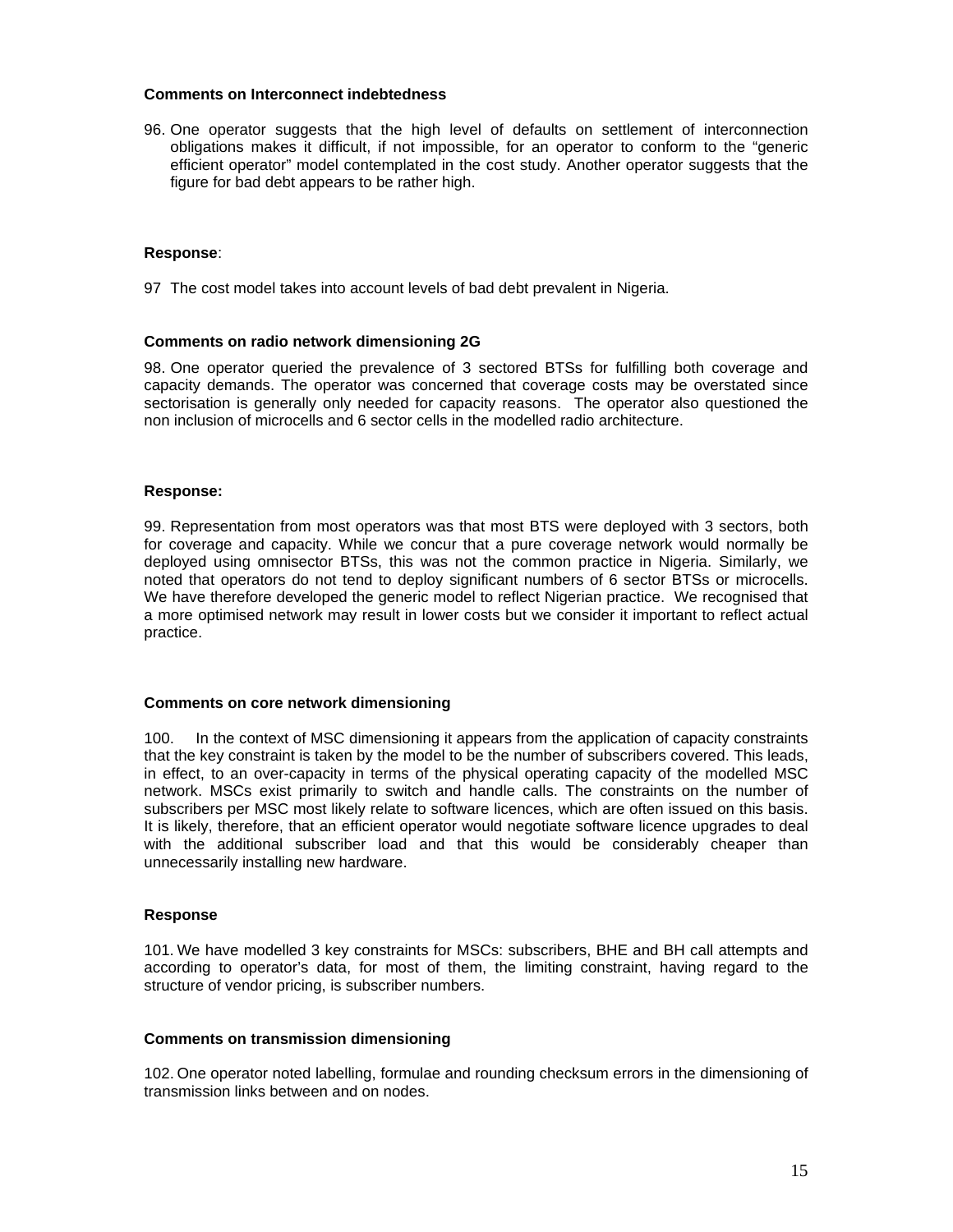## **Response**

103. We have tested and amended the dimensioning algorithms. There is no material impact on the model results.

## **Comment**

104. One operator noted that the numbers of STM-64 ADMs appear to be fractional in some cases.

## **Response**

105. The equipment numbers are divided where they serve multiple rings. Total equipment numbers are not fractional.

## **Comments on annualised costs**

106. One operator commented that the allowances for indirect capital expenditure and for support and other opex appear rather high at 20% and 14% of the total book value of assets, respectively.

## **Response**

107. These allowances were based on operators' data submissions.

#### **Comment:**

108. One operator questioned whether interconnection costs should be included in the weights for the allocation of general regulatory costs (spectrum fees, numbering fees and other regulatory fees) between network and retail.

#### **Response:**

109. The key purpose of the allocation was to ensure that a fair and reasonable split between network and retail activities is achieved. While we accept there is a range of possible allocations, the inclusion of interconnection costs appears reasonable since it reflects the costs of network albeit beyond boundaries of a single operator.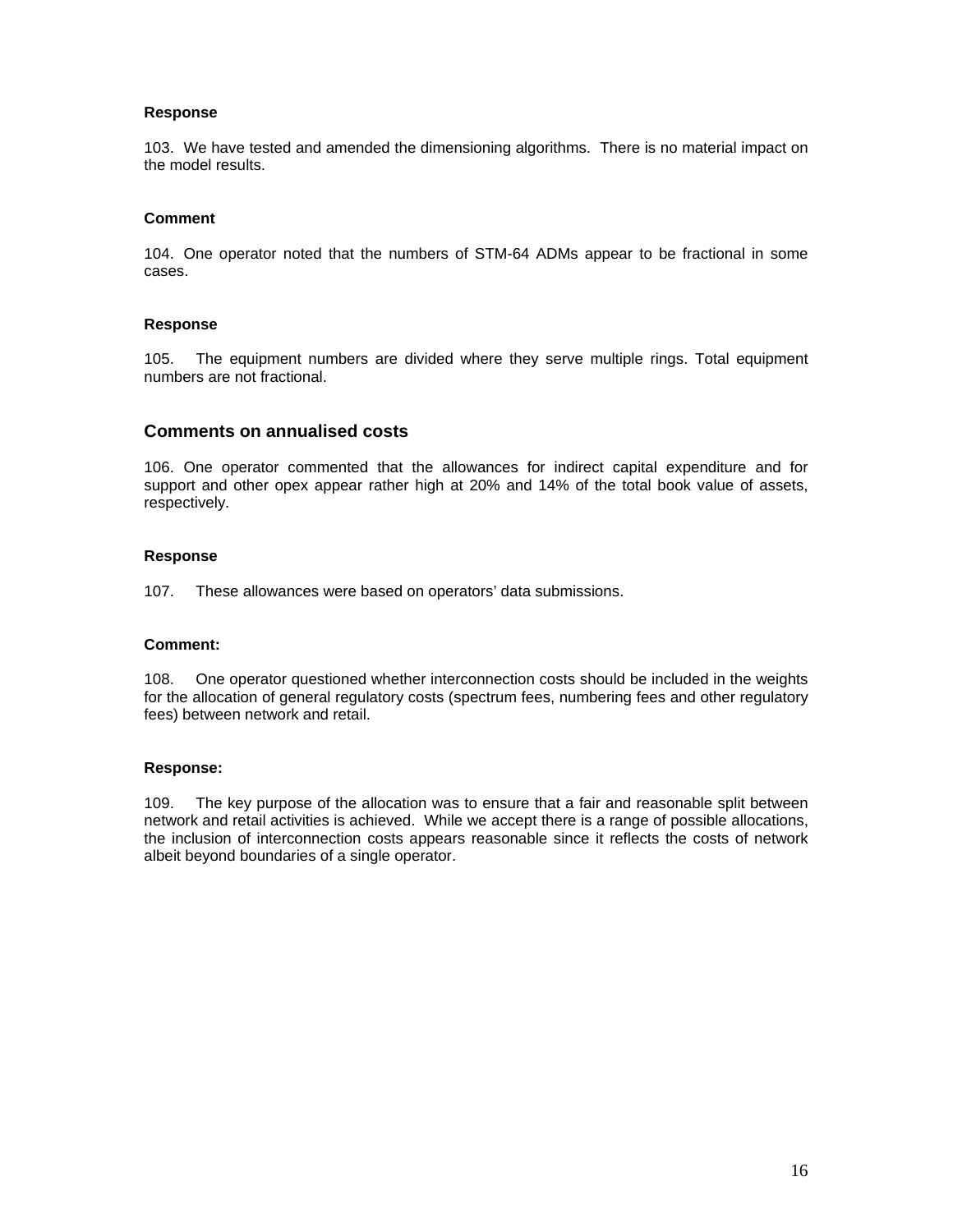## **Data interconnection cost model description**

110. The data interconnection service costing models are based on international best practice cost modelling approaches. The developed costing models are bottom-up element based costing models, i.e. the considered network is modelled bottom-up and the corresponding costs of each network element is allocated to services according to the usage of the network element by the service. This approach guaranties that only those costs are allocated to specific services which are caused by the corresponding services. To reflect the costs of Nigerian network operators, a scorched node approach is used.

111. The calculated service costs are long run incremental costs (LRIC) plus mark-up for joint and common costs. LRIC is the costing standard for regulatory decisions all over the world. Marketing and sales costs are excluded for interconnection services. Services like interconnection services have no marketing and sales costs. This also reflects international best practice regulatory cost modelling standards.

- 112. The cost basis of the costing models is a forward looking cost which is standard in most countries all over the world. Within the cost models the service costs of the year 2008 and three future years are calculated.
- 113. The data interconnection costing models are in line with both international standards and the Nigerian legal framework. Furthermore, the data interconnection costing models conform to already existing costing models for voice interconnection in Nigeria. This ensures that for voice and for data interconnection the same costing standards and principles are used and that the results are consistent.
- 114. Three different kinds of data interconnection models were developed which reflects the operator landscape in Nigeria – one costing model for CDMA network, one costing model for GSM/GPRS network and one costing model for the, at present in Nigeria, emerging UMTS/HSDPA networks.
- 115. Within the data interconnection cost models the service costs of several services can be calculated. Nevertheless, the focus of the data interconnection costing models is SMS termination services. Since classical voice services and data services use the same network infrastructure, traffic data for both voice and data services are input data for the costing models.
- 116. Most important data transport services at present are SMS and MMS. Both are representatives of a bigger group of data services – non real-time data transport services. At present, non real-time data services are of highest importance, since those contribute most to the total amount of transported data. Further representatives of non real-time data transport services are internet usage, ringtone and other download services, video on demand or voice mail services. The second group of services is the group of real-time data services, for examples videoconferencing or video streaming.
- 117. The data interconnection costing models are bottom-up costing models. The service costs are calculated within six steps.
	- Data and demand forecast
	- Calculation of the required capacities
	- Dimensioning of the networks and determination of the required network elements
	- **Network CAPEX and technical OPEX calculation**
	- Allocation of the corresponding infrastructure costs to the services
	- Allocation of common and joint costs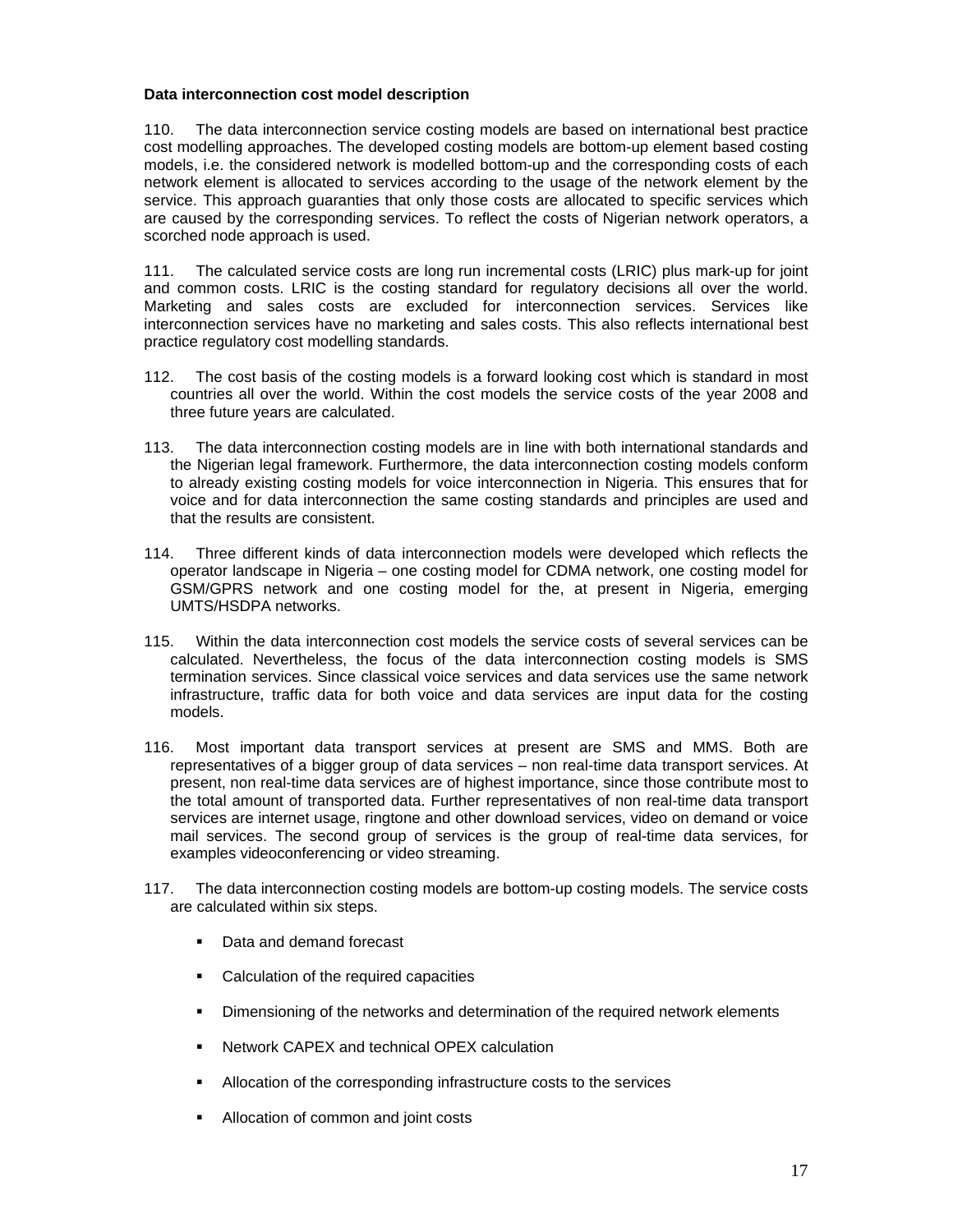- 118. The heart of the data interconnection costing models is the technical cost modelling part which reflects the above steps two, three and four. Within the technical cost modelling part, the network is dimensioned according to the determined demand and the costs of all relevant network elements are calculated.
- 119. The basis of the data interconnection service costing model is the demand forecast. According to the subscriber development and the development of the data demand (for both non real-time and real time data) as well as the development of the voice traffic a network either for the GSM/GPRS technology, UMTS/HSDPA technology or CDMA2000 1x technology is modelled which reflects the forecasted demand. Inputs of the demand forecast are data of network operators, benchmarks and studies of analysts.
- 120. According to the demand forecast the required capacity of all segments of the network (radio access network, backhaul, transport network, core network and value added service platforms) is determined as a second step.
- 121. In a third step, the required network equipment and the amount of the required network elements of all network areas are determined. The corresponding calculation uses dimensioning parameters of Nigerian network operators to reflect the existing network infrastructure.
- 122. The last step of the technical calculation is the determination of the corresponding CAPEX and OPEX. Hereby, the amount of network elements is multiplied either with the price of the network element or with the technical OPEX of the network element. Prices of network elements and corresponding technical OPEX positions are input parameters and are set according to the information given by Nigerian network operators. If corresponding information is not available benchmark values from countries which are similar to Nigeria can be used.
- 123. The calculated CAPEX of network elements are transformed in a further calculation step into annual costs, e.g. depreciations and cost of capital are calculated. The annual infrastructure costs are combined with the technical OPEX in order to form the total annual costs of network elements. The cost of each network element is further divided by its total usage to calculate the cost per unit. Furthermore, the network element cost per unit is allocated to the services by means of routing factors.
- 124. In a last step further cost positions like marketing and sales costs and common costs are allocated to the services. Hereby, marketing and sales costs are not allocated to wholesale services. Common costs are allocated by using equi-proportionate mark-up factors on top of the calculated direct and joint network costs. This allocation method guarantees a fair and non-discriminatory allocation of common costs.
- 125. Results of the data interconnection costing models are service costs for SMS and MMS termination and origination. Furthermore, the transport costs per megabyte for real-time and non real-time services are calculated.

## **Data requirements**

- 126. For the data interconnection costing models five categories of data are required:
	- Coverage and subscriber data
	- **Voice and data demand**
	- **Revenues**
	- General data
	- **Technical and network element price data**
- 127. To ensure that the network infrastructure of Nigerian network operator is best possible modelled, Nigerian network operators were asked to provide these input data as listed in 126.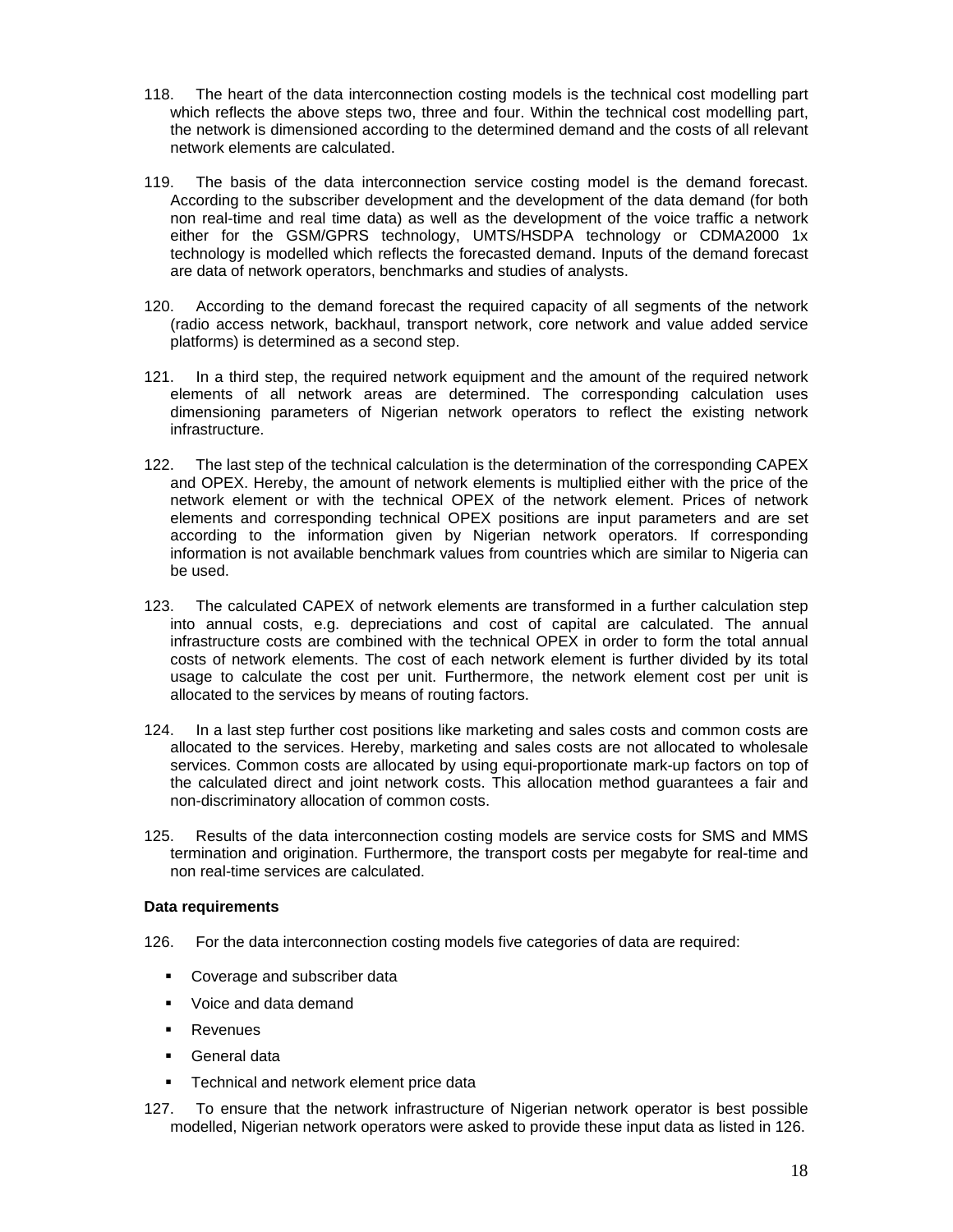## *II. Comments on the Regulation of SMS Termination*

## **Comments on the rationale for regulation of SMS termination**

- 128. One operator expressed its explicit agreement with the rationale provided for the regulation of SMS termination.
- 129. The usage of SMS does not only depend on the price level. Other influencing factors determine the usage as well.

## **Response**

130. The Commission is well aware of other factors which influence the usage of SMS, such as literacy levels and cultural background. However, international experience shows an increase in SMS usage when prices are decreased. This has been observed in nearly all European and American countries as well as in Asia. Other influencing factors, like the literacy level, remained more or less constant in the observation period. So, the price for SMS can be seen to be the major factor influencing SMS usage.

## **Comment**

131. The usage of European countries as the benchmark for SMS usage is critical since, amongst others, the literacy level in Europe is much higher (approximately 100%) than in Nigeria (approximately 57%).

## **Response:**

132. The socio-economic environments in Nigeria and in Western and Eastern Europe are undoubtedly different. However, even taking the different literacy levels of European countries and Nigeria into account and scaling the SMS usage of the European benchmark countries down according to the different literacy levels, then the resulting SMS usage is still between two and Fourteen times higher. It remains to be mentioned that such downscaling of the SMS usage is not appropriate anyway since one can assume that the literacy level of the mobile user in Nigeria is above average.

## **Comment**

133. Price decreases for SMS do not affect the SMS traffic in Nigeria. One operator's price decreased between 2007 and 2009 has only marginally encouraged the usage of SMS.

## **Response**

134. The Commission doubts that this statement is correct for several reasons. First of all, the massive price drop for this operator's SMS retail tariffs only applied to one tariff plan; the SMS prices for all other tariff plans did not decrease so heavily. Furthermore, the operator in question only presented data concerning the total SMS traffic for all tariff plans; the SMS traffic for the specific tariff plan with the lowest SMS tariffs was not presented individually. Only statistics showing the SMS usage development of this tariff plan would be relevant for an assessment of the influence of SMS prices on SMS usage. Moreover, the operator doesn't take the learning curves for the usage of services like SMS for new customers into account. The SMS usage of new customers is usually lower then that of experienced customers. Taking this into account one can assume that although the SMS traffic of the corresponding operator only increased proportionately to the growth in the customer base, the experienced customers' use of SMS did increase when the SMS retail tariffs were decreased.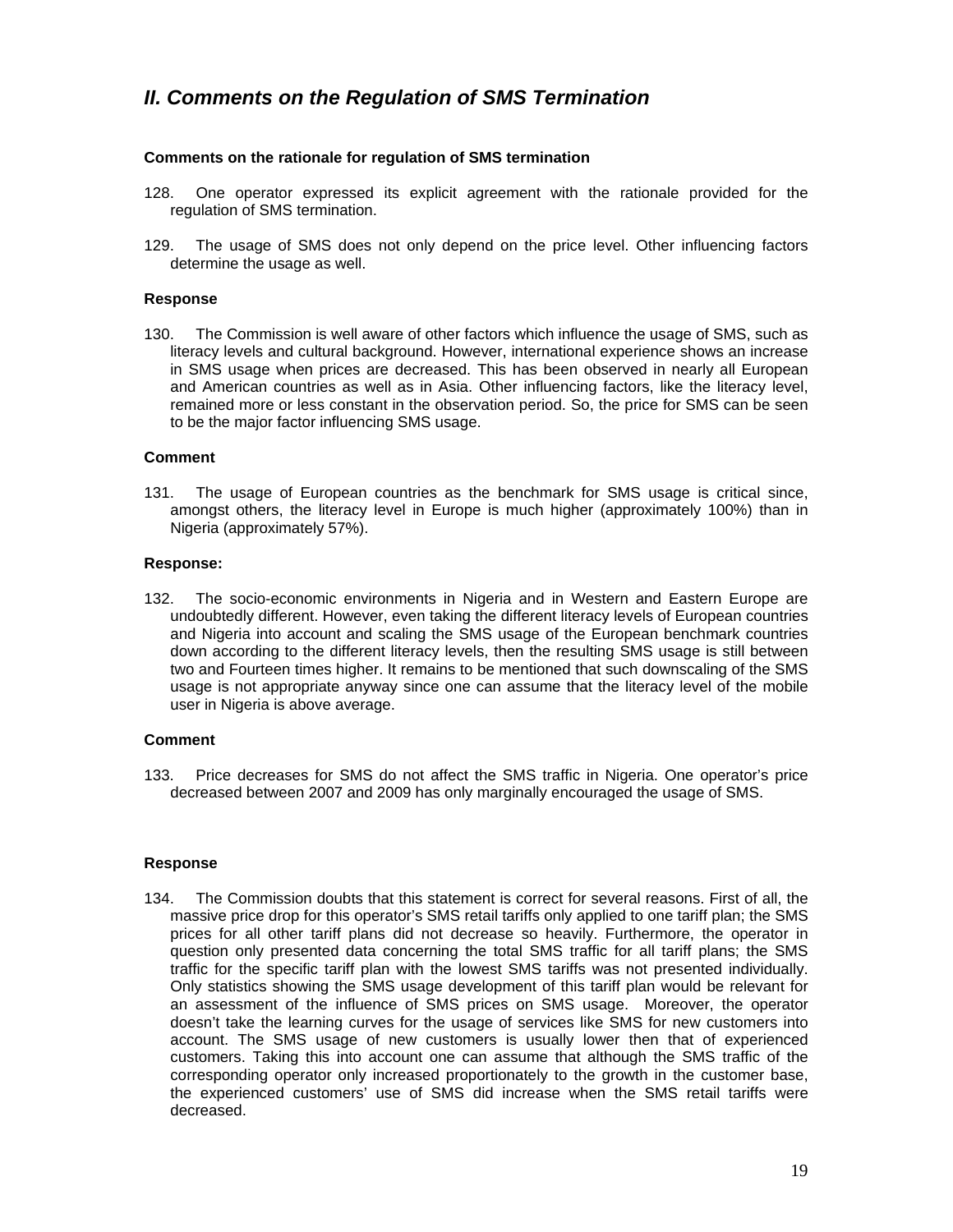## **Comment**

135. One operator mentioned that an international benchmark of SMS termination rates of several African, European and South American countries shows that the proposed rates are not competitive in comparison with other countries.

## **Response**

136. The SMS termination rates are not regulated based on cost levels in any of the provided countries. So, the result of the provided benchmark can not be taken as the basis of a rates decision for SMS termination in Nigeria.

## **Comment**

137. One operator mentioned that there is no need for regulation of the SMS termination market since the retail market in Nigeria is highly competitive.

## **Response**

138. The Commission does not share the opinion of this operator. At present there are no adequate wholesale supply or demand side substitutes for termination of SMS for subscribers. Current technology does not allow the termination of an SMS to a mobile phone other than via the network of the receiving party. This appears unlikely to change in the near future. At the retail level there are no effective alternatives for the SMS sender that could act as a constraint on termination charges or on the charges for bulk SMS. So, the SMS termination market is not highly competitive; its structures are more monopolistic.

#### **Comments on data interconnection costing models**

139. One operator stated that Detecon has apparently employed a mix of a cost study and benchmarking data. However, international best practice would dictate that wholesale tariffs (including SMS) should be indicative of the cost of providing such services in comparative and competitive market settings in accordance with international benchmarks.

#### **Response:**

140. Detecon Consulting built cost models for data interconnection services. Benchmark data was only used for equipment prices and this only to validate the data provided by the Nigerian operators. The recommended rates for SMS termination are the result of the cost models and are not based on benchmarks.

#### **Comment**

141. Another operator suggested that technology-specific cost models should be used and that SMS termination rates should be technology-specific.

#### **Response**

142. The Commission does not accept this suggestion for a number of reasons: The interconnection rates should reflect the costs of an efficient operator independent of the underlying technology. The Commission concedes that there may be cost differences between operators due to differences in subscriber density, terrain, etc. These have been taken into account by the proposal of asymmetric SMS termination rates. However, a uniform (technology neutral) termination rate encourages investment, supports efficient operators, and provides correct investment incentives.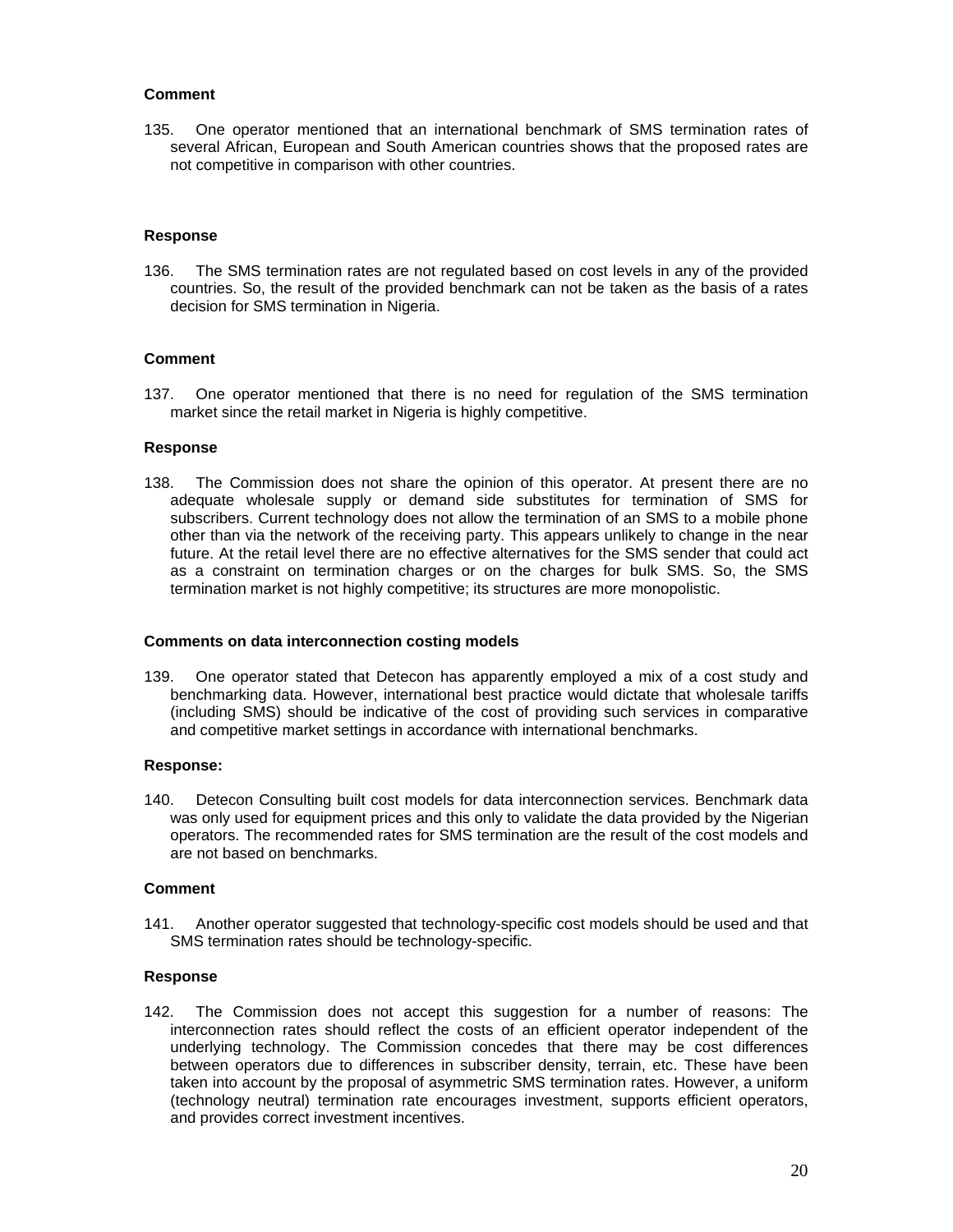## **Comment**

143. Two operators stated that the proposed SMS termination rates are below cost according to the results these operators calculated based on their cost models.

## **Response**

144. The Commission does not know the costing models of these operators or their underlying assumptions. So the Commission cannot assess whether the calculation of these operators is correct. However, generally speaking, SMS termination rates should not reflect the SMS termination costs of one single operator; they should always reflect the SMS termination costs of efficient operators.

## **Comment**

145. One operator stated that the costing methodology for data interconnection does not reflect current recommendations of the EU Commission regarding "Regulatory Treatment of Fixed and Mobile Termination Rates in Europe" (Recommendation 2009/396/EC of the EU Commission).

## **Response**

146. The regulation of the European telecommunication markets started in the last decade of last century following the liberalisation of the telecommunications sector. European operators have a nearly 15 year history of regulation. The history of regulation of the Nigerian telecommunications market is much shorter. The EU Commission's recommendation 2009/396/EC in which the Commission proposed a change in its costing recommendations took effect in May 2009. This change in costing methodologies was recommended because of the maturity of the mobile markets in Europe. Previously the costing methodologies recommended were in line with those proposed by Detecon Consulting here. An adjustment of the costing methodology for the Nigeria data interconnection market in line with the EU Commission's new recommendations is not appropriate since the Nigerian telecommunications market is not as mature as the European telecommunication markets. The proposed costing methodology is appropriate for Nigeria.

## **Comments on asymmetric SMS termination rates**

- 147. The majority of the operators supported the idea of asymmetric SMS termination rates.
- 148. One operator stated that the variance between the SMS termination rates of established operators and new entrants should be higher.

## **Response**

149. The Commission does not agree with the suggestion. The proposed SMS termination rates are based on the cost levels for efficient established operators and those for efficient new entrants. Greater variance would not reflect these cost levels and is therefore not appropriate.

## **Comment**

150. One operator suggested that asymmetric SMS termination rates based on different technologies should not be justified.

## **Response**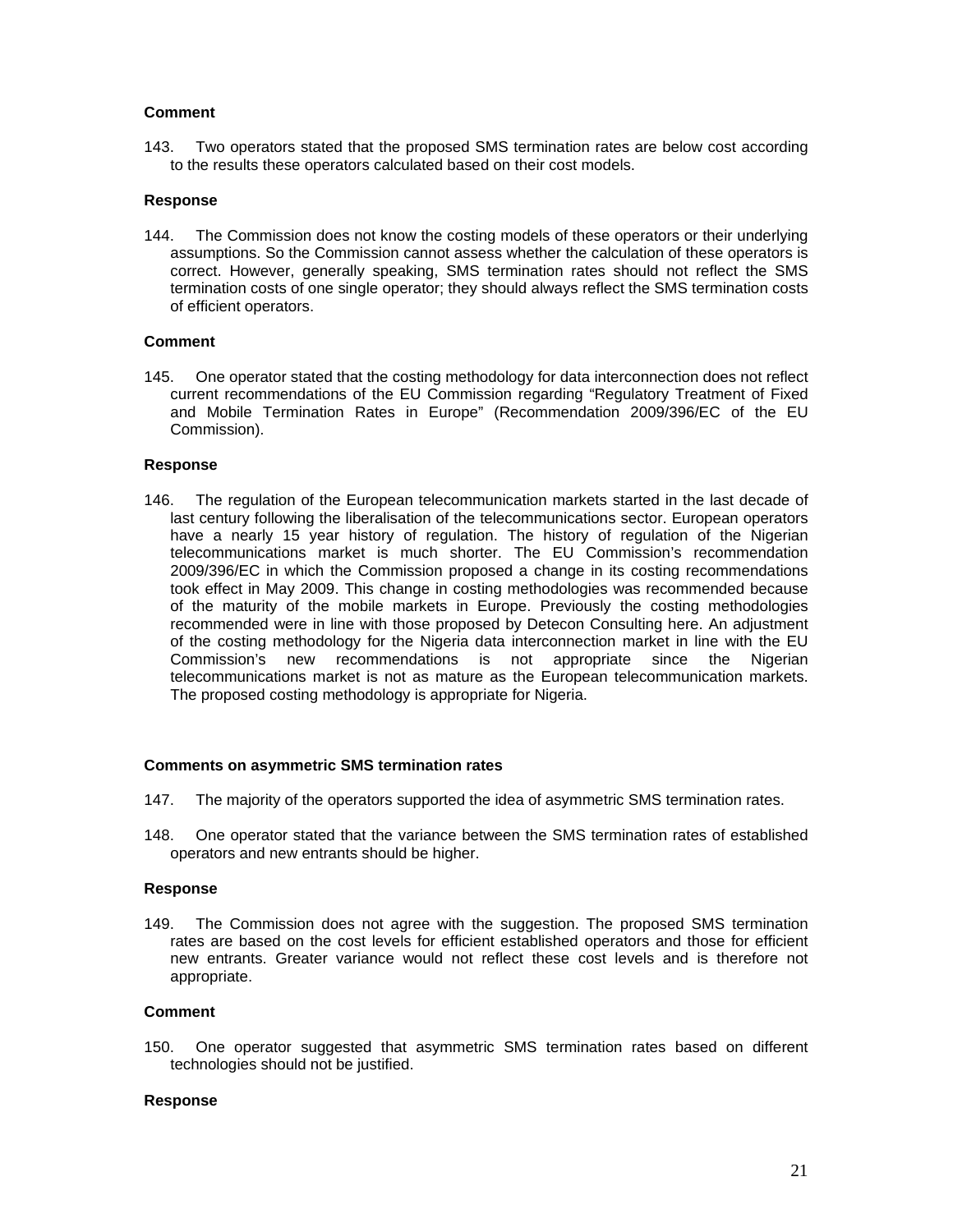151. The Commission agrees with this position. This is reflected in the definition of the two groups of operators – established operators and new entrants, i.e. operators providing a termination service under a licence allocated after 1st January, 2006. The latter group consists of both CDMA and GSM operators.

## **Comments on the glide path for SMS termination rates**

152. One operator supported the glide path for SMS termination rates, but demanded that the glide path should be applied to all operators.

## **Response**

153. The proposed SMS termination rates are based on cost levels for efficient established operators and efficient new entrants. A glide path for both operator groups would not reflect the underlying costs.

## **Comment**

154. Some operators stated that the glide path for SMS termination rates is not appropriate since the corresponding operators have a competitive disadvantage against the established operators.

## **Response**

155. The Nigerian Communication Act 2003 requires that the Commission supports efficient competition in Nigeria and not the protection of specific groups of operators. Therefore the basis for rates approval should always be an efficient operator. However, to establish effective competition in the Nigerian telecommunication market, new entrants which have recently been awarded a license do have to be protected for a short period of time.

## **Comments on the definition of the two groups of operators with different SMS termination rates**

156. One operator expressed that a clear definition of the two groups with different SMS termination rates is missing.

#### **Response**

157. The same operator classification is applicable for SMS termination rates as for voice termination rates.

#### **Comment**

158. One operator stated that the two distinctive operator groups for voice and SMS termination should be defined identically.

## **Response**

159. Although PwC and Detecon Consulting have used different terminology for their definitions of the operator classification, the resulting classifications are identical.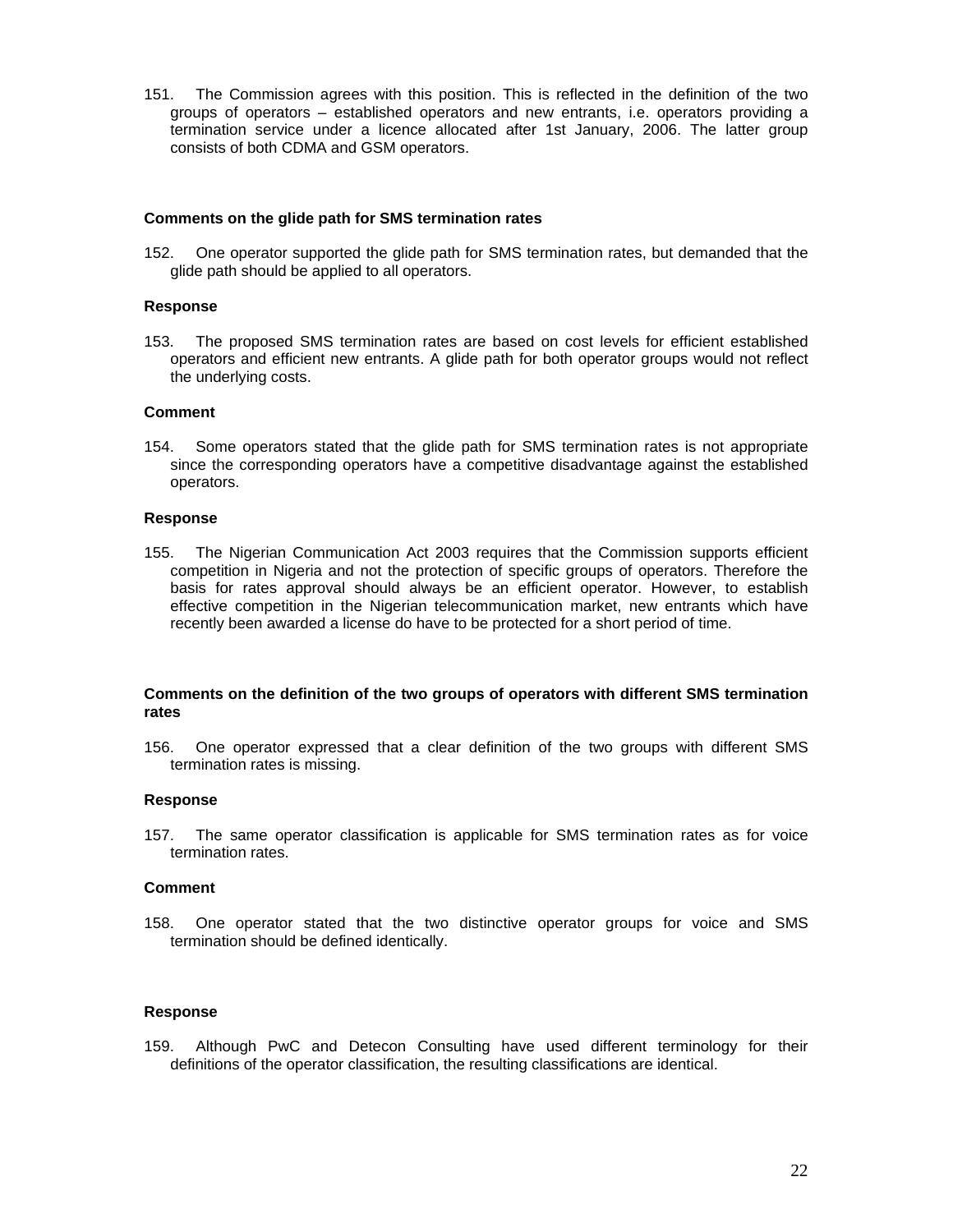## **Comments on the consequences of the proposed SMS termination rates**

160. Two operators expressed a belief that the proposed regulation of SMS termination rates will affect investments in telecommunication infrastructure and the further extension of the coverage in Nigeria.

## **Response**

161. The Commission does not agree with these statements. The SMS termination rates are based on the corresponding costs of the SMS termination service. Part of the SMS termination cost is a reasonable return on investment, more than 25%, which provides a high incentive for further investments. Furthermore, possible losses resulting from decreased SMS termination rates could be compensated for by the related increase in usage of SMS services.

## **Comment**

**162.** One operator mentioned that as a result of the decrease in SMS termination rates data traffic will increase and QoS decrease.

#### **Response**

163. One of the Commission's intentions in regulating the SMS termination rates is to support the higher usage of the SMS service by Nigerian citizens. So, an increase in SMS traffic would be welcome. Furthermore, more SMS traffic will result in higher data revenues for the Nigerian operator. Last but not least, total SMS traffic is so minimal in relation to total voice traffic that even an increase of 100% will not have a major impact on the network operators' quality of service.

#### **Comment**

**164.** The same operator stated that lower SMS termination rates will result in an increase in SPAM SMS.

## **Response**

165. SPAM messages usually occur for services which are free of charge. The most prominent example is the email service. Experience from other countries shows that, as long as the SMS termination charges are not reduced to zero, SPAM SMS are not a major problem - the spamming companies still have to pay for the SMS termination. However, should SPAM SMS increase significantly; the Commission will consider the introduction of further regulations concerning SPAM SMS.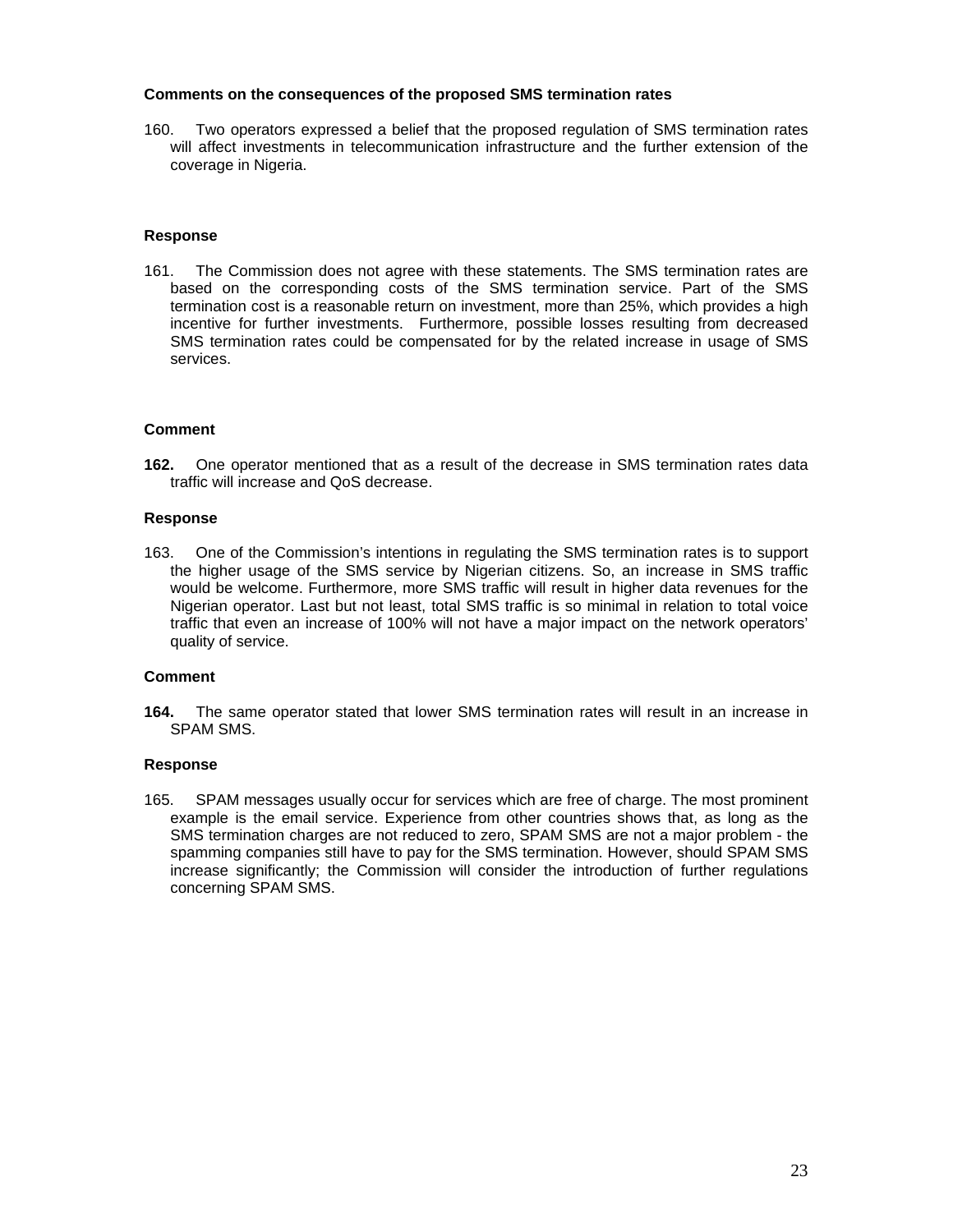## **Conclusions**

- 166. The Commission would like to thank all operators who have submitted information relating to the regulation of interconnection rates, the costing models, and the regulation of retail prices.
- 167. The Commission has carefully considered the information provided by stakeholders and has taken a view on parameters and regulatory measures in the light of this and other information – such as international experience and publicly available information. The process of arriving at a new regulatory regime for the interconnection of operators and for retail pricing in Nigeria has been conducted in a climate of openness and with a view to providing maximum transparency to all parties without compromising the confidentiality of commercially sensitive information.
- 168. The Commission is confident that the results will make a significant contribution to the development of a thriving telecoms sector in Nigeria and hence benefit both consumers and the industry.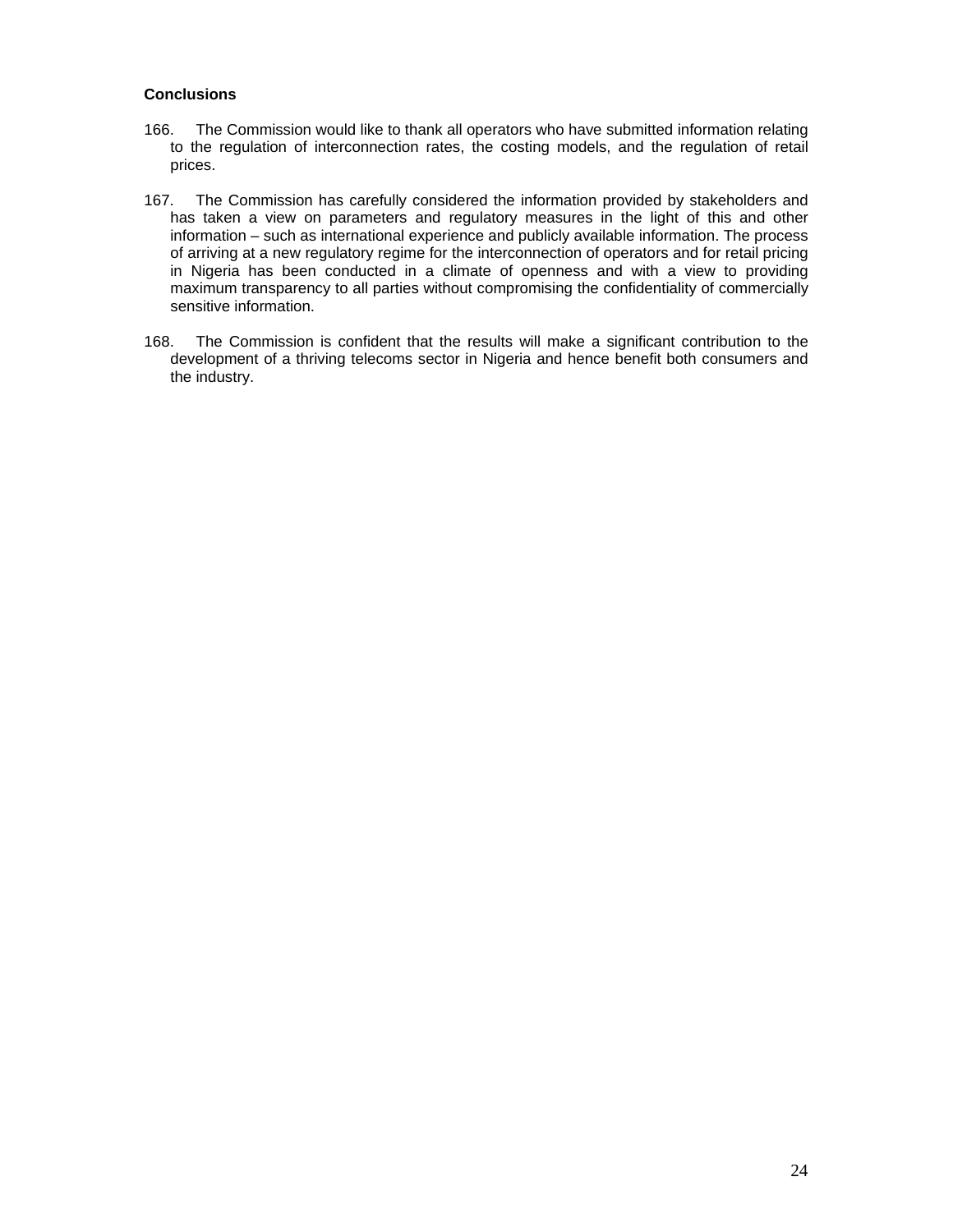## **DETERMINATION**

- 1. The Commission hereby determines that:
	- a. The interconnection rate for mobile (voice) termination provided by new entrants in Nigeria irrespective of the originating network shall be:
		- i. N 10.12 (Ten Naira Twelve Kobo) from 31.12.2009;
		- ii. N 9.48 (Nine Naira Forty Eight Kobo) from 31.12.2010;
		- iii. N 8.84 (Eight Naira Eighty Four Kobo) from 31.12.2011; and
		- iv. N8.20 (Eight Naira Twenty Kobo) from the 31.12.2012.
	- b. The interconnection rate for mobile (voice) termination provided by other operators in Nigeria irrespective of the originating network shall be:
		- i. N8.20 (Eight Naira Twenty Kobo) from the 31.12.2009.
	- c. The interconnection rate for fixed (voice) termination in Nigeria irrespective of the originating network shall be:
		- i. N 10.12 (Ten Naira Twelve Kobo) from 31.12.2009;
		- ii. N 9.48 (Nine Naira Forty Eight Kobo) from 31.12.2010;
		- iii. N 8.84 (Eight Naira Eighty Four Kobo) from 31.12.2011; and
		- iv. N8.20 (Eight Naira Twenty Kobo) from the 31.12.2012.
	- d. The interconnection rate for SMS termination provided by new entrants in Nigeria irrespective of the originating network shall be:
		- i. N1.94 (One Naira Ninety Four Kobo) from the 31.12.2009;
		- ii. N1.63 (One Naira Sixty Three Kobo) from the 31.12.2010;
		- iii. N1.32 (One Naira Thirty Two Kobo) from the 31.12.2011; and
		- iv. N.1.02 (One Naira Two Kobo) from the 31.12.2012.
	- e. The interconnection rate for SMS termination provided by other operators in Nigeria irrespective of the originating network shall be:
		- i.  $N1.02$  (One Naira two kobo) from the  $31<sup>st</sup>$  of December 2009.
- 2. The interconnection rates determined in 1 above shall be applied by and payable (including by way of internal transfer pricing) to all licensees who have been allocated numbers by the Commission.
- 3. Operators will be entitled to charge for mobile (voice) termination service at the rates described at 1a. and 1d where the following two conditions are met:

The termination service is provided under a licence that was allocated after 01/01/06 AND is less than 4 years old

AND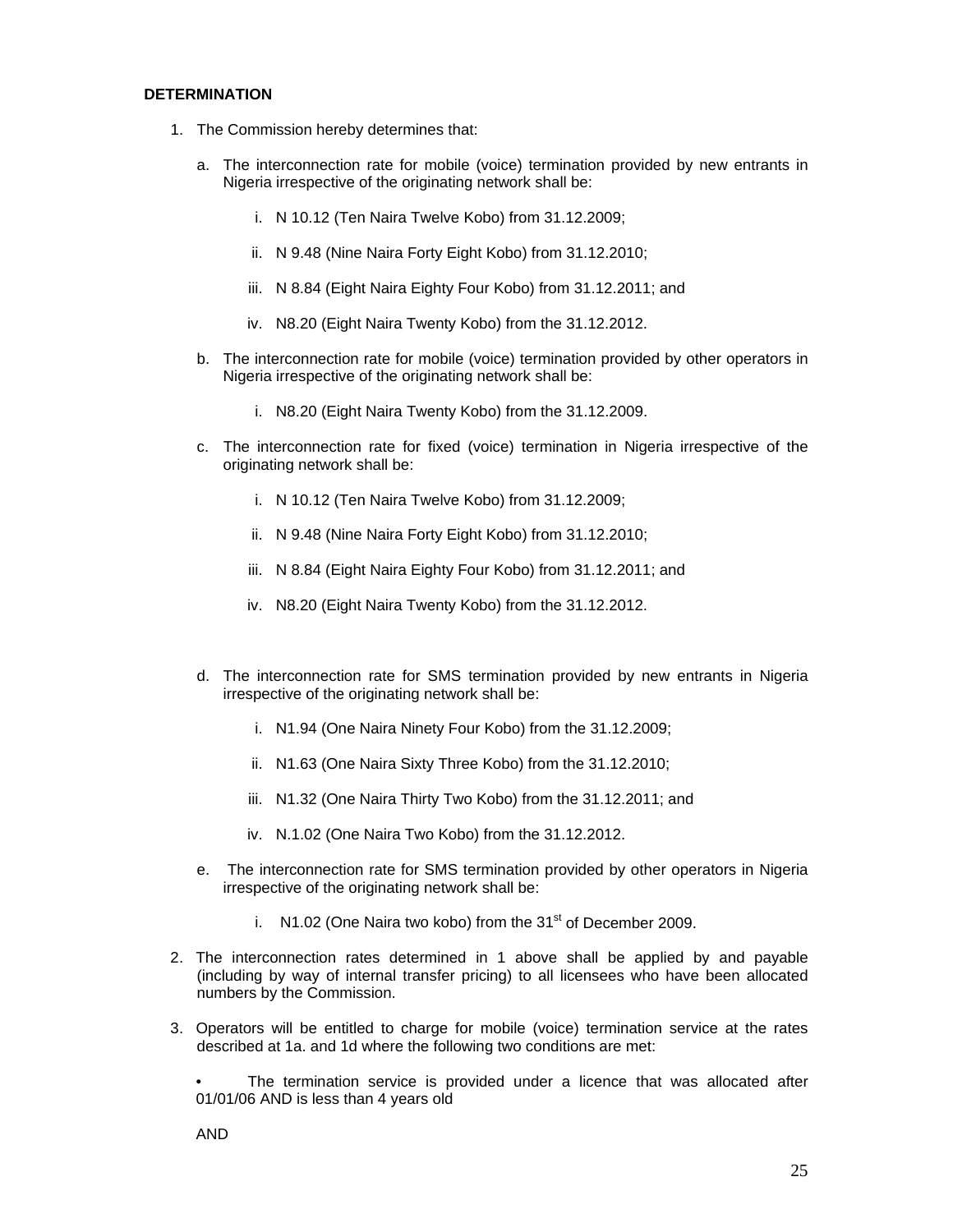The provider (or a company bought by the provider) of this termination service did not provide this service in Nigeria before 01/01/06 (under a different licence).

- 4. The operators satisfying this test will be defined by the Commission and currently comprise:
- Prest Cable & Satellite TV Systems Limited,
- Starcomms Limited
- Danjay Telecomms Ltd
- Multi–Links Telecommunications Limited
- Gicell Wireless Limited
- Intercellular Nigeria Plc
- Siotel Nigeria Limited
- Gamjitel Limited
- Emerging Markets Telecommunication Services Ltd (Operating as Etisalat)
- Alheri Engineering Company Limited
- Visafone Communications Limited
- Reliance Telecommunications Limited (Operating as Zoom Mobile)
- Smile Communications Nigeria Limited.
- 5. In the event that new operators are licensed and offer mobile (voice and SMS) termination services, they will be assessed by the Commission using the two test criteria described above for eligibility to join the glide-path for mobile voice and SMS termination as set out at 1a and 1d at the rate prevailing at that date.
- 6. The Commission further determines that after 31<sup>st</sup> December 2012, all termination rates shall henceforth be symmetric.
- 7. In this Determination, unless the context requires otherwise, the following expressions shall have the meanings set out below:

| "Mobile voice call termination" | Termination by the receiving operator of a voice<br>call intended for a number within a range ascribed<br>to mobile services in the national numbering plan<br>and allocated to the receiving operator which call<br>has been delivered to that operator by an<br>interconnected operator (which may be the<br>originating operator or another operator, including<br>an operator providing transit of the call through its<br>telecommunications network) at a point of<br>interconnection and routed by the terminating<br>operator through its telecommunications network.               |
|---------------------------------|---------------------------------------------------------------------------------------------------------------------------------------------------------------------------------------------------------------------------------------------------------------------------------------------------------------------------------------------------------------------------------------------------------------------------------------------------------------------------------------------------------------------------------------------------------------------------------------------|
| "Fixed voice call termination"  | Termination by the receiving operator of a call<br>intended for a number within a range ascribed to<br>fixed services in the national numbering plan and<br>allocated to the receiving operator which call has<br>been delivered to that operator by an<br>interconnected operator (which operator may be<br>the originating operator or another operator,<br>including an operator providing transit of the call<br>through its telecommunications network) at a<br>point of interconnection and routed by the<br>terminating<br>through<br>operator<br>its<br>telecommunications network. |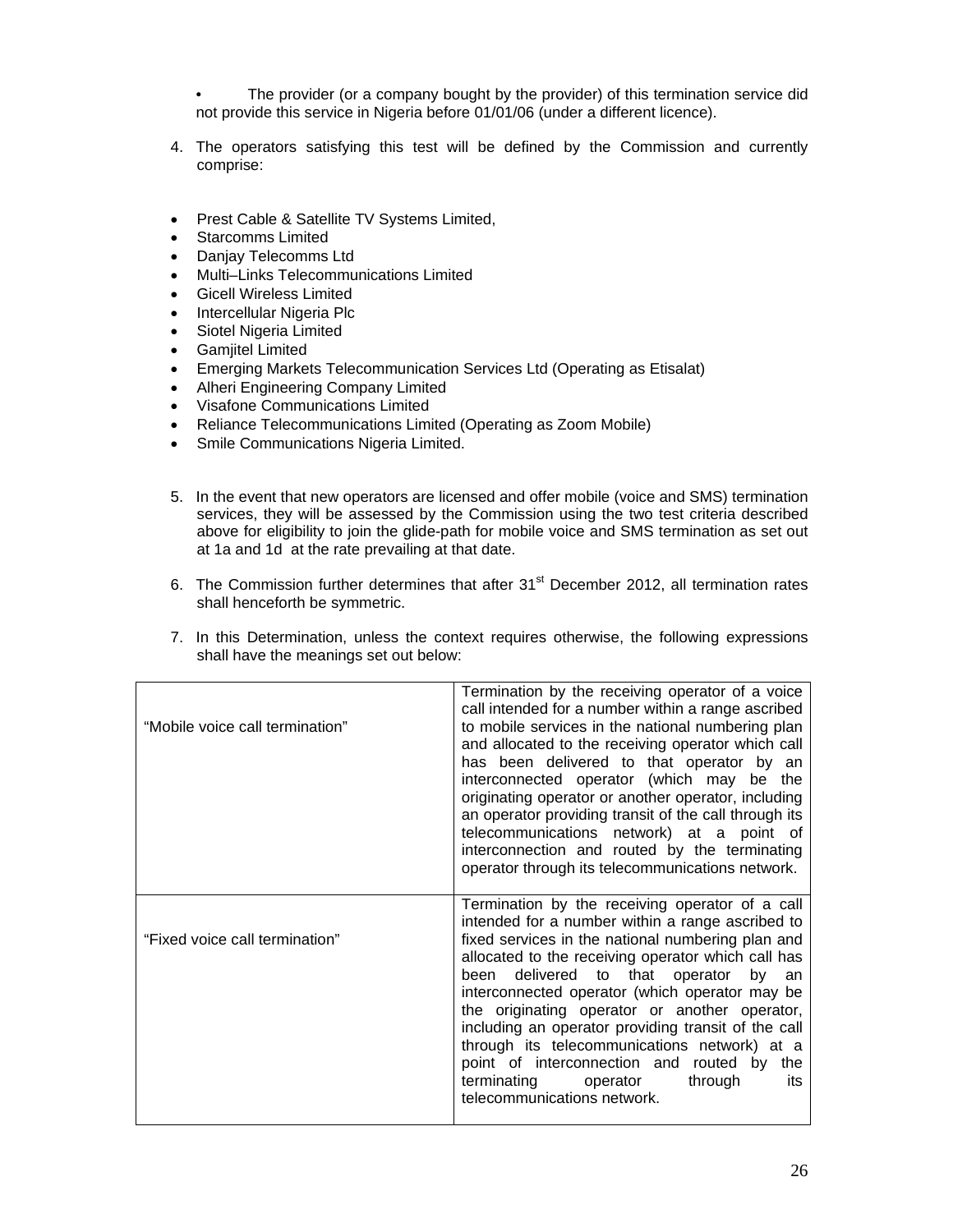|                   | Termination of an SMS (Short Message Service)        |
|-------------------|------------------------------------------------------|
|                   | by the receiving operator irrespective of its        |
| "SMS Termination" | origination (i.e. the SMS has been delivered to      |
|                   | that operator by an interconnected operator,         |
|                   | which may be the originating operator or another     |
|                   | operator, including an operator providing transit of |
|                   | SMS through its telecommunications or data           |
|                   | network) at a point of interconnection and routed    |
|                   | the terminating operator through its<br>bv           |
|                   | telecommunications network.                          |
|                   |                                                      |

This Determination shall take effect from 31<sup>st</sup> December, 2009 and remain valid and binding on Licensees for the services specified in paragraphs 1(a) to (e) of this Section, until further reviewed by the Commission.

**Dated this 21st day of December, 2009.** 

Rivest Ndukwe

**Engr. Ernest C.A. Ndukwe Executive Vice-Chairman Nigerian Communications Commission Abuja – Nigeria.**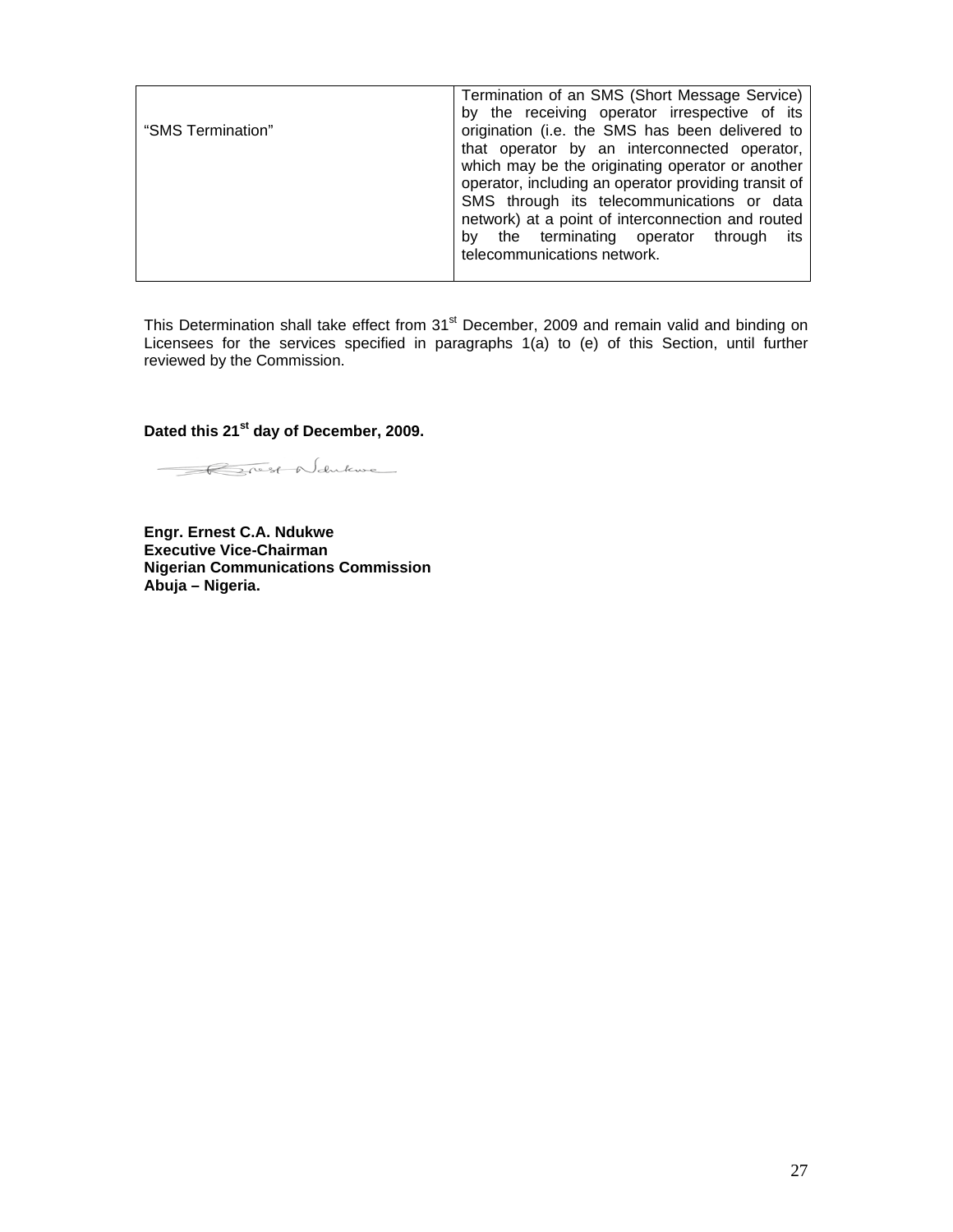## **APPENDIX A**

During an initial stakeholder workshop held in Lagos on 22 May 2009 PwC presented an overview of their work programme which included an analysis of a range of wider policy issues related to the matter of interconnection. The discussions included the following issues:

- 1. Assessment of the impact of the subsisting interconnection regime on the development of the telecoms sector in Nigeria.
	- Impact on retail prices
	- Fixed termination (near‐end / far‐end)
	- Quality of Service (QoS)
	- Overall success
- 2. To review the interconnection regime for fixed, mobile and Unified Access Services and Leased Lines
	- Impact of UASL
	- Single tariff for mobile/fixed termination?
	- Services evolution
	- Need for regulatory intervention from trunk transmission links?
	- Any other changes?
- 3. Analysis of the current International access market and development of suitable Regulatory Policy guidelines on international in‐bound and out‐bound traffic, where needed.
	- Incoming international calls
		- a. Should the termination rate depend on the country of origin?
		- b. Impact of current regime?
	- Outgoing international calls
		- a. Is regulatory intervention needed in international access?
		- b. Issues / problems?
- 4. To analyse a number of options in relation to the role of transit and/or clearing house operators and to come to a view of the costs and benefits of these options.
	- Are transit services provided?
	- Are switching services provided?
	- What are the benefits of clearing houses?
	- Is regulation in transit and clearing house arrangements required?
	- Current charging mechanism?